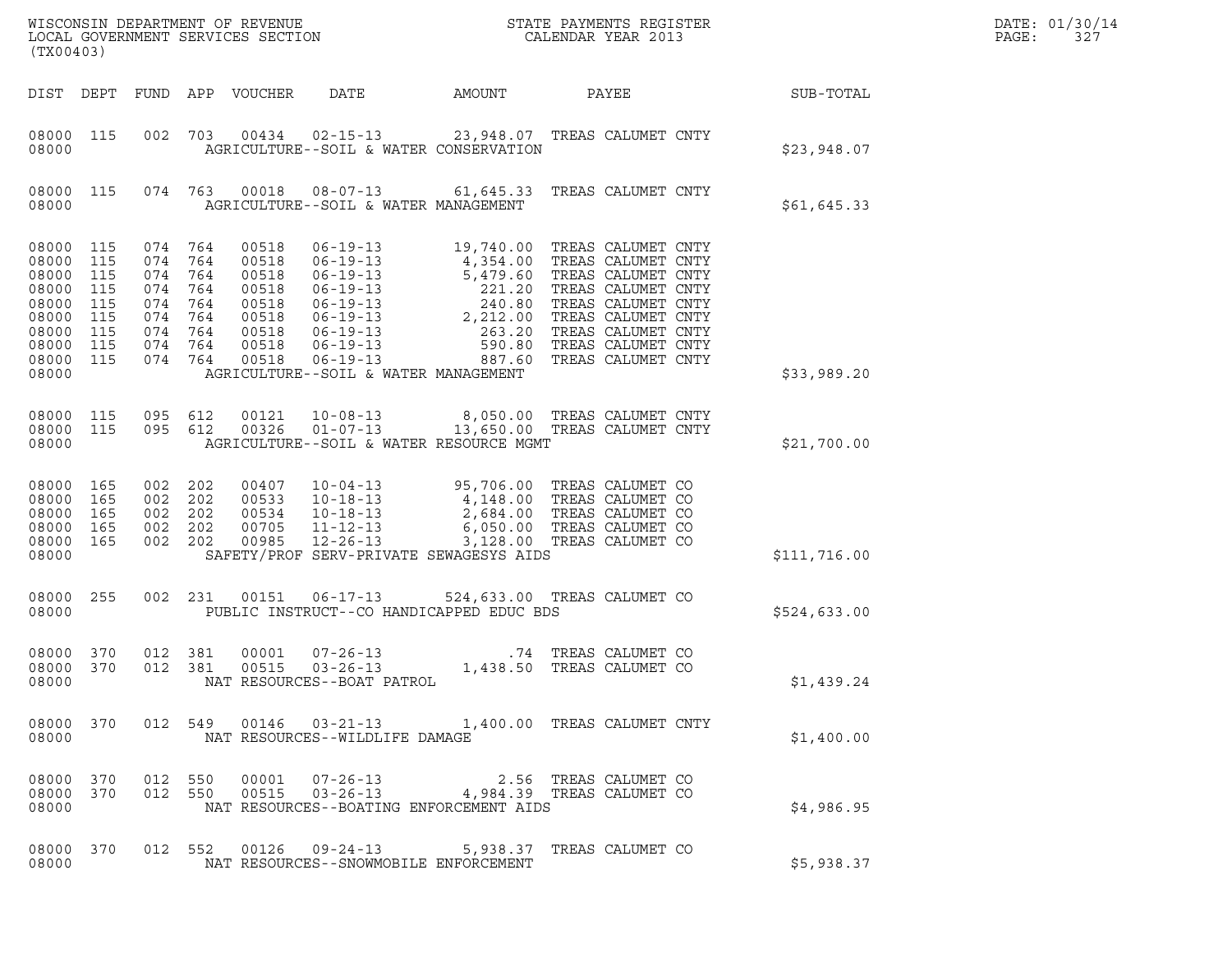WISCONSIN DEPARTMENT OF REVENUE<br>LOCAL GOVERNMENT SERVICES SECTION STATE PAYMENTS REGISTER SOLIS SUMMENTS REGISTER SAND PAGE: 01/30/14<br>DOCAL GOVERNMENT SERVICES SECTION WISCONSIN DEPARTMENT OF REVENUE<br>LOCAL GOVERNMENT SERVICES SECTION PARA PROPERTY CALENDAR YEAR 2013<br>(TX00403) (TX00403)

| (TX00403)                                          |                                 |                                 |                                 |                                           |                                                                                                                                  |                                                                     |                                                                                                            |              |  |
|----------------------------------------------------|---------------------------------|---------------------------------|---------------------------------|-------------------------------------------|----------------------------------------------------------------------------------------------------------------------------------|---------------------------------------------------------------------|------------------------------------------------------------------------------------------------------------|--------------|--|
| DIST                                               | DEPT                            | FUND                            | APP                             | VOUCHER                                   | DATE                                                                                                                             | AMOUNT                                                              | PAYEE                                                                                                      | SUB-TOTAL    |  |
| 08000<br>08000<br>08000<br>08000<br>08000<br>08000 | 370<br>370<br>370<br>370<br>370 | 012<br>012<br>012<br>012<br>012 | 553<br>553<br>553<br>553<br>553 | 00085<br>00085<br>00085<br>00146<br>00228 | $01 - 24 - 13$<br>$01 - 24 - 13$<br>$01 - 24 - 13$<br>$03 - 21 - 13$<br>$06 - 14 - 13$<br>NAT RESOURCES--WILDLIFE DAMAGE CLAIMS  | 1,536.56<br>298.22<br>3,501.11<br>8,325.00<br>1,352.43              | TREAS CALUMET CNTY<br>TREAS CALUMET CNTY<br>TREAS CALUMET CNTY<br>TREAS CALUMET CNTY<br>TREAS CALUMET CNTY | \$15,013.32  |  |
| 08000<br>08000                                     | 370                             | 012                             | 569                             | 00492                                     | $09 - 13 - 13$<br>NAT RESOURCES--SNOWMOBILE TRAIL AIDS                                                                           | 12,431.00                                                           | TREAS CALUMET CNTY                                                                                         | \$12,431.00  |  |
| 08000<br>08000                                     | 370                             | 012                             | 574                             | 00039                                     | $08 - 05 - 13$<br>NAT RESOURCES--SNOWMOBILE TRAIL AIDS                                                                           | 16,375.00                                                           | TREAS CALUMET CNTY                                                                                         | \$16,375.00  |  |
| 08000<br>08000                                     | 370                             | 012                             | 575                             | 00267                                     | $08 - 19 - 13$<br>NAT RESOURCES--SNOWMOBILE TRAIL AIDS                                                                           | 16,375.00                                                           | TREAS CALUMET CNTY                                                                                         | \$16,375.00  |  |
| 08000<br>08000<br>08000<br>08000<br>08000<br>08000 | 370<br>370<br>370<br>370<br>370 | 012<br>012<br>012<br>012<br>012 | 663<br>663<br>663<br>663<br>663 | 01841<br>01842<br>02999<br>03296<br>03313 | $01 - 22 - 13$<br>$01 - 22 - 13$<br>$05 - 07 - 13$<br>$06 - 03 - 13$<br>$06 - 10 - 13$<br>NAT RESOURCES--LAKES MANAGEMENT GRANTS | 18,750.00<br>18,614.24<br>3,250.00<br>726.75                        | 18,750.00 TREAS CALUMET CO<br>TREAS CALUMET CO<br>TREAS CALUMET CO<br>TREAS CALUMET CO<br>TREAS CALUMET CO | \$60,090.99  |  |
| 08000<br>08000                                     | 370                             | 012                             | 678                             | 02342                                     | $03 - 11 - 13$                                                                                                                   | NAT RESOURCES--INVASIVE AQUATICE SPECIES                            | 30,805.50 TREAS CALUMET CO                                                                                 | \$30,805.50  |  |
| 08000<br>08000                                     | 370                             | 095                             | 512                             | 02206                                     | $03 - 04 - 13$<br>NAT RESOURCES--STEWARDSHIP 2000                                                                                | 33,419.75                                                           | TREAS CALUMET CNTY                                                                                         | \$33,419.75  |  |
| 08000<br>08000<br>08000<br>08000                   | 395<br>395<br>395               | 011<br>011<br>011               | 185<br>185<br>185               | 92775<br>95773<br>96417                   | $11 - 04 - 13$<br>$12 - 02 - 13$<br>$12 - 09 - 13$<br>TRANSPORTATION--HIGHWAY SAFETY-FEDERAL                                     | 1,129.08<br>1,059.91                                                | 3,982.81 TREAS CALUMET CO<br>TREAS CALUMET CO<br>TREAS CALUMET CO                                          | \$6,171.80   |  |
| 08000<br>08000<br>08000<br>08000                   | 395<br>395<br>- 395             | 011<br>011                      | 190<br>190                      | 68008<br>82008                            | $01 - 07 - 13$<br>$07 - 01 - 13$                                                                                                 | 209,789.24<br>419,578.48<br>TRANSPORTATION--GENERAL TRANSP AIDS-GTA | COUNTY OF CALUMET<br>COUNTY OF CALUMET<br>011  190  94008  10-07-13  209,789.24  COUNTY OF CALUMET         | \$839,156.96 |  |
| 08000<br>08000                                     | 410                             | 002                             | 116                             | 11357                                     | $11 - 05 - 13$<br>CORRECTIONS--LOCAL AID                                                                                         |                                                                     | 22,492.05 TREAS CALUMET CO                                                                                 | \$22,492.05  |  |
| 08000 435                                          |                                 | 005 000                         |                                 | 90310                                     | $01 - 01 - 13$                                                                                                                   | 341,559.00 CALUMET CO                                               |                                                                                                            |              |  |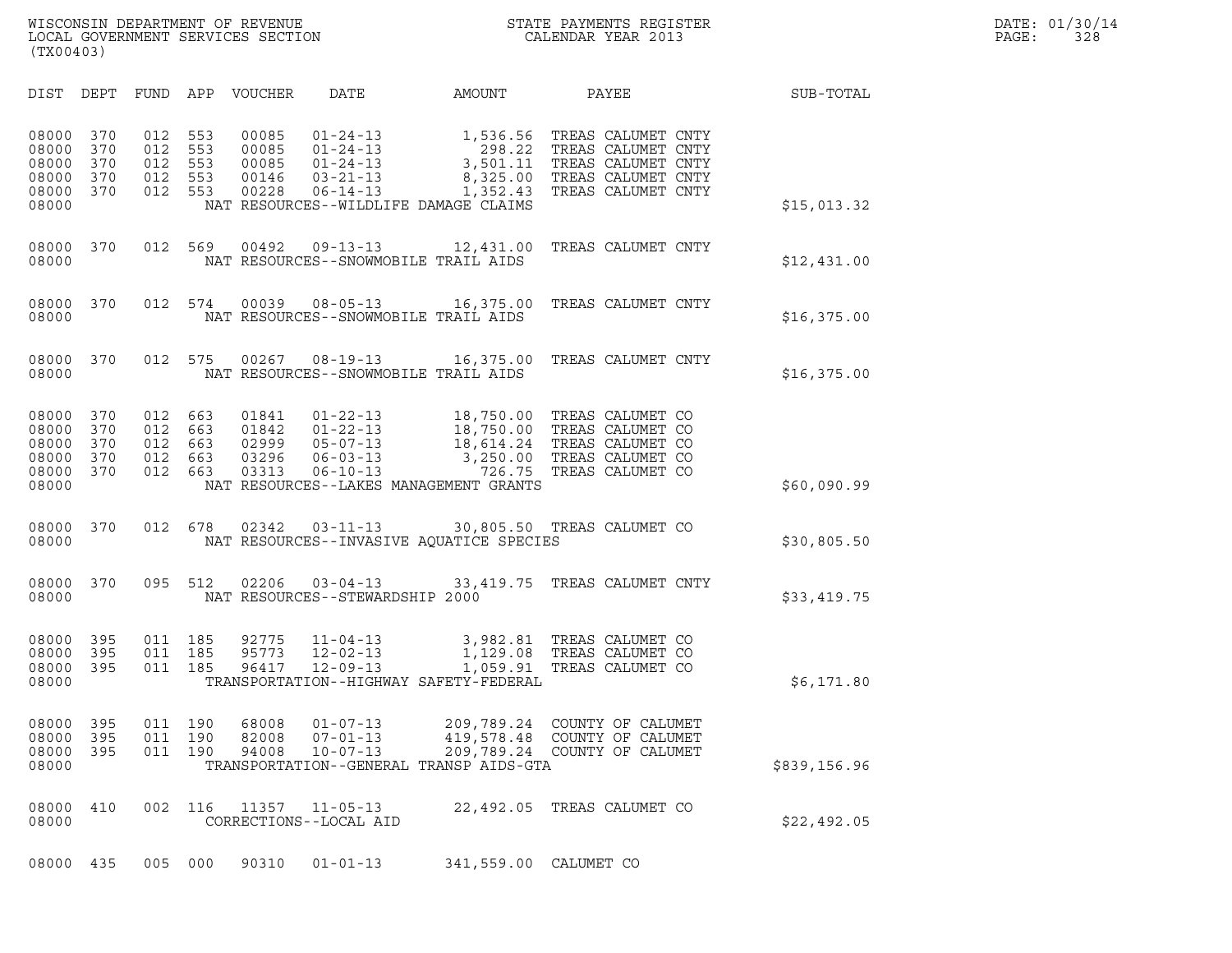| (TX00403)                                                                                                                                                                                                   |                                                                                                                                                               |                                                                                                                                                               |                                                                                                                                                               |                                                                                                                                                                                                             |                                                                                                                                                                                                                                                                                                                                                                                                                      |                                                                                                                                                                                                                                                    |                                                                                                                                                                                                                                                                                                                                                                                                         |                |
|-------------------------------------------------------------------------------------------------------------------------------------------------------------------------------------------------------------|---------------------------------------------------------------------------------------------------------------------------------------------------------------|---------------------------------------------------------------------------------------------------------------------------------------------------------------|---------------------------------------------------------------------------------------------------------------------------------------------------------------|-------------------------------------------------------------------------------------------------------------------------------------------------------------------------------------------------------------|----------------------------------------------------------------------------------------------------------------------------------------------------------------------------------------------------------------------------------------------------------------------------------------------------------------------------------------------------------------------------------------------------------------------|----------------------------------------------------------------------------------------------------------------------------------------------------------------------------------------------------------------------------------------------------|---------------------------------------------------------------------------------------------------------------------------------------------------------------------------------------------------------------------------------------------------------------------------------------------------------------------------------------------------------------------------------------------------------|----------------|
| DIST                                                                                                                                                                                                        | DEPT                                                                                                                                                          | FUND                                                                                                                                                          | APP                                                                                                                                                           | <b>VOUCHER</b>                                                                                                                                                                                              | DATE                                                                                                                                                                                                                                                                                                                                                                                                                 | AMOUNT                                                                                                                                                                                                                                             | PAYEE                                                                                                                                                                                                                                                                                                                                                                                                   | SUB-TOTAL      |
| 08000<br>08000<br>08000<br>08000<br>08000<br>08000<br>08000<br>08000<br>08000<br>08000<br>08000<br>08000<br>08000                                                                                           | 435<br>435<br>435<br>435<br>435<br>435<br>435<br>435<br>435<br>435<br>435<br>435                                                                              | 005<br>005<br>005<br>005<br>005<br>005<br>005<br>005<br>005<br>005<br>005<br>005                                                                              | 000<br>000<br>000<br>000<br>000<br>000<br>000<br>000<br>000<br>000<br>000<br>000                                                                              | 90314<br>90318<br>90321<br>90323<br>90325<br>90326<br>90400<br>90402<br>90403<br>90406<br>90408<br>90411                                                                                                    | $02 - 01 - 13$<br>$03 - 01 - 13$<br>$04 - 01 - 13$<br>$05 - 01 - 13$<br>$06 - 01 - 13$<br>$07 - 02 - 13$<br>$07 - 01 - 13$<br>$08 - 01 - 13$<br>$09 - 01 - 13$<br>$10 - 01 - 13$<br>$11 - 01 - 13$<br>$12 - 01 - 13$<br>HEALTH SERVICES--STATE/FED AIDS                                                                                                                                                              | 240,839.00<br>295,520.00<br>175,218.00<br>532,807.00 CALUMET CO<br>274,550.00<br>82,105.00<br>879,671.00 CALUMET CO<br>217,726.00 CALUMET CO<br>329,504.00 CALUMET CO<br>307,756.00 CALUMET CO<br>230, 514.00 CALUMET CO<br>286, 818.00 CALUMET CO | CALUMET CO<br>CALUMET CO<br>CALUMET CO<br>CALUMET CO<br>CALUMET CO                                                                                                                                                                                                                                                                                                                                      | \$4,194,587.00 |
|                                                                                                                                                                                                             |                                                                                                                                                               |                                                                                                                                                               |                                                                                                                                                               |                                                                                                                                                                                                             |                                                                                                                                                                                                                                                                                                                                                                                                                      |                                                                                                                                                                                                                                                    |                                                                                                                                                                                                                                                                                                                                                                                                         |                |
| 08000<br>08000<br>08000<br>08000<br>08000<br>08000<br>08000<br>08000<br>08000<br>08000<br>08000<br>08000<br>08000<br>08000<br>08000<br>08000<br>08000<br>08000<br>08000<br>08000<br>08000<br>08000<br>08000 | 437<br>437<br>437<br>437<br>437<br>437<br>437<br>437<br>437<br>437<br>437<br>437<br>437<br>437<br>437<br>437<br>437<br>437<br>437<br>437<br>437<br>437<br>437 | 005<br>005<br>005<br>005<br>005<br>005<br>005<br>005<br>005<br>005<br>005<br>005<br>005<br>005<br>005<br>005<br>005<br>005<br>005<br>005<br>005<br>005<br>005 | 000<br>000<br>000<br>000<br>000<br>000<br>000<br>000<br>000<br>000<br>000<br>000<br>000<br>000<br>000<br>000<br>000<br>000<br>000<br>000<br>000<br>000<br>000 | 00000<br>00000<br>00000<br>00000<br>00000<br>00000<br>00000<br>00000<br>00000<br>00000<br>00000<br>00000<br>00000<br>00000<br>00000<br>00000<br>00000<br>00000<br>00000<br>00000<br>00000<br>00000<br>00000 | $01 - 30 - 13$<br>$01 - 06 - 13$<br>$02 - 22 - 13$<br>$03 - 10 - 13$<br>$03 - 28 - 13$<br>$04 - 19 - 13$<br>$04 - 30 - 13$<br>$04 - 05 - 13$<br>04-27-13<br>$05 - 05 - 13$<br>$05 - 11 - 13$<br>$06 - 07 - 13$<br>$06 - 30 - 13$<br>$07 - 31 - 13$<br>$07 - 05 - 13$<br>$07 - 18 - 13$<br>$08 - 25 - 13$<br>$08 - 05 - 13$<br>$08 - 23 - 13$<br>$09 - 30 - 13$<br>$09 - 26 - 13$<br>$10 - 05 - 13$<br>$10 - 30 - 13$ | 2,276.94 CALUMET<br>1,896.02 CALUMET<br>49,513.28<br>69,007.00 CALUMET<br>32,974.27<br>5.00<br>15,529.99<br>21,879.44<br>12,846.68<br>1,208.00<br>11,310.52<br>14,830.34 CALUMET<br>266,282.80<br>26,771.03<br>13,965.64                           | 97,846.93 CALUMET CHILD SUPPORT<br>CALUMET<br>27, 297.24 CALUMET CHILD SUPPORT<br>CALUMET CHILD SUPPORT<br>CALUMET<br>114,950.21 CALUMET CHILD SUPPORT<br>CALUMET<br>CALUMET CHILD SUPPORT<br>CALUMET<br>CALUMET<br>CALUMET<br>1,918.00 CALUMET CHILD SUPPORT<br>67,612.05 CALUMET CHILD SUPPORT<br>51,316.68 CALUMET CHILD SUPPORT<br>22,983.22 CALUMET CHILD SUPPORT<br>CALUMET<br>CALUMET<br>CALUMET |                |
| 08000<br>08000                                                                                                                                                                                              | 437<br>437                                                                                                                                                    | 005<br>005                                                                                                                                                    | 000<br>000                                                                                                                                                    | 00000<br>00000                                                                                                                                                                                              | $10 - 06 - 13$<br>$11 - 20 - 13$                                                                                                                                                                                                                                                                                                                                                                                     | 12,727.27 CALUMET                                                                                                                                                                                                                                  | 86,775.03 CALUMET CHILD SUPPORT<br>18,448.06 CALUMET CHILD SUPPORT                                                                                                                                                                                                                                                                                                                                      |                |
| 08000<br>08000<br>08000                                                                                                                                                                                     | 437<br>437<br>437                                                                                                                                             | 005<br>005<br>005                                                                                                                                             | 000<br>000<br>000                                                                                                                                             | 00000<br>00000<br>00000                                                                                                                                                                                     | $11 - 05 - 13$<br>$11 - 10 - 13$<br>$12 - 28 - 13$                                                                                                                                                                                                                                                                                                                                                                   | 8,225.00<br>14,470.60                                                                                                                                                                                                                              | 61,675.01 CALUMET CHILD SUPPORT<br>CALUMET<br>CALUMET                                                                                                                                                                                                                                                                                                                                                   |                |
| 08000                                                                                                                                                                                                       |                                                                                                                                                               |                                                                                                                                                               |                                                                                                                                                               |                                                                                                                                                                                                             |                                                                                                                                                                                                                                                                                                                                                                                                                      | CHILDREN & FAMILIES--STATE/FEDERAL AIDS                                                                                                                                                                                                            |                                                                                                                                                                                                                                                                                                                                                                                                         | \$1,126,542.25 |
| 08000<br>08000                                                                                                                                                                                              | 455                                                                                                                                                           | 002                                                                                                                                                           | 221                                                                                                                                                           | 04814                                                                                                                                                                                                       | $07 - 30 - 13$<br>JUSTICE--LAW ENFORCEMENT SERVICES AID                                                                                                                                                                                                                                                                                                                                                              | 280.00                                                                                                                                                                                                                                             | TREAS CALUMET CNTY                                                                                                                                                                                                                                                                                                                                                                                      | \$280.00       |
| 08000<br>08000                                                                                                                                                                                              | 455                                                                                                                                                           | 002                                                                                                                                                           | 231                                                                                                                                                           | 00193                                                                                                                                                                                                       | $02 - 07 - 13$<br>JUSTICE--LAW ENFORCEMENT TRAINING                                                                                                                                                                                                                                                                                                                                                                  | 5,760.00                                                                                                                                                                                                                                           | TREAS CALUMET CNTY                                                                                                                                                                                                                                                                                                                                                                                      | \$5,760.00     |

08000 455 002 503 00008 03-12-13 19,245.08 TREAS CALUMET CO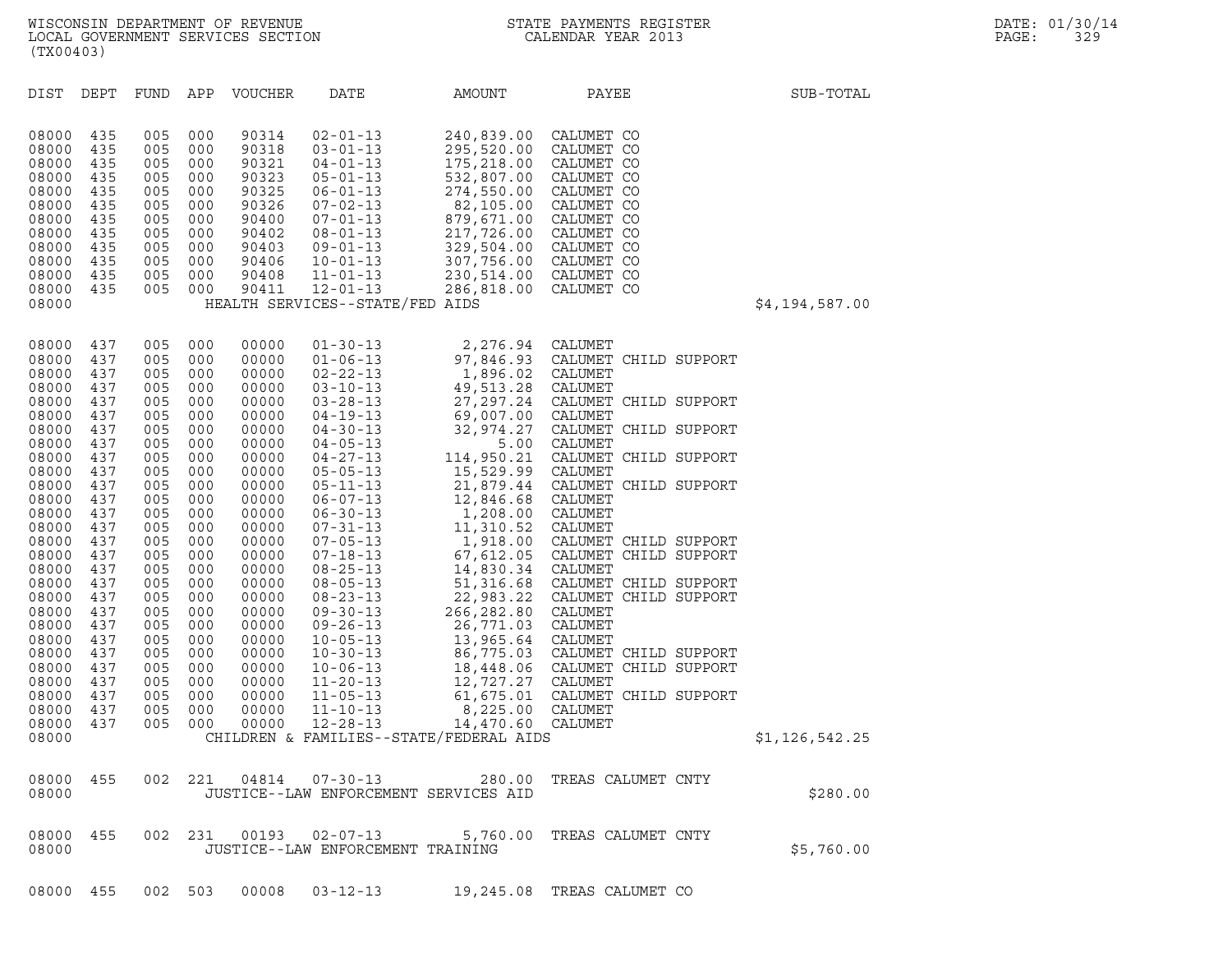| WISCONSIN DEPARTMENT OF REVENUE   | STATE PAYMENTS REGISTER | DATE: 01/30/14 |
|-----------------------------------|-------------------------|----------------|
| LOCAL GOVERNMENT SERVICES SECTION | CALENDAR YEAR 2013      | 330<br>PAGE :  |

| (TX00403)                                                   |                                               | WISCONSIN DEPARTMENT OF REVENUE<br>LOCAL GOVERNMENT SERVICES SECTION |                                               | STATE PAYMENTS REGISTER<br>CALENDAR YEAR 2013               |                                                                                                                                                    |                                                                          |  |                                                                                                                                          |             |
|-------------------------------------------------------------|-----------------------------------------------|----------------------------------------------------------------------|-----------------------------------------------|-------------------------------------------------------------|----------------------------------------------------------------------------------------------------------------------------------------------------|--------------------------------------------------------------------------|--|------------------------------------------------------------------------------------------------------------------------------------------|-------------|
|                                                             |                                               |                                                                      |                                               | DIST DEPT FUND APP VOUCHER                                  | DATE                                                                                                                                               | <b>AMOUNT</b>                                                            |  | PAYEE                                                                                                                                    | SUB-TOTAL   |
| 08000                                                       |                                               |                                                                      |                                               |                                                             | JUSTICE--VICTIM/WITNESS SERVICES AID                                                                                                               |                                                                          |  |                                                                                                                                          | \$19,245.08 |
| 08000 455<br>08000                                          |                                               |                                                                      | 002 532                                       |                                                             | 04741  07-30-13  17,641.39  TREAS CALUMET CO<br>JUSTICE--VICTIM/WITNESS ASSISTANCE SERV                                                            |                                                                          |  |                                                                                                                                          | \$17,641.39 |
| 08000 465<br>08000 465<br>08000                             |                                               | 002                                                                  | 002 308                                       |                                                             | 308  00318  01-23-13  8,605.00 TREAS CALUMET CO<br>308  00839  12-03-13  8,779.00 TREAS CALUMET CO<br>MILITARY AFFAIRS-EMER MGMT-RESPONSE EOMT     |                                                                          |  |                                                                                                                                          | \$17,384.00 |
| 08000<br>08000                                              | 08000 465<br>465                              |                                                                      |                                               |                                                             | 002 342 00286 01-16-13 18,648.05 TREAS CALUMET CO<br>002 342 00685 01-18-13 17,767.57 TREAS CALUMET CO<br>MILITARY AFFAIRS-EMERGENCY MGMT-FED FUND |                                                                          |  |                                                                                                                                          | \$36,415.62 |
| 08000 465<br>08000                                          | 08000 465                                     |                                                                      | 002 350                                       |                                                             | 00076  08-23-13  12,500.92  TREAS CALUMET CO<br>002 350 00460 12-05-13<br>MILITARY AFFAIRS--HOMELAND SEC GRANT                                     | 12,224.37 TREAS CALUMET CNTY                                             |  |                                                                                                                                          | \$24,725.29 |
| 08000 465<br>08000                                          |                                               |                                                                      |                                               |                                                             | 072  364  00335  01-23-13  17,172.00  TREAS CALUMET CO<br>MILITARY AFFAIRS-EMER MGMT-PLANNING AID                                                  |                                                                          |  |                                                                                                                                          | \$17,172.00 |
| 08000 485<br>08000                                          |                                               |                                                                      | 002 127                                       |                                                             | 05211  06-06-13  1,150.00 TREAS CALUMET CO<br>VETERANS AFFAIRS GRANTS                                                                              |                                                                          |  |                                                                                                                                          | \$1,150.00  |
| 08000<br>08000                                              | 485                                           |                                                                      |                                               |                                                             | 082  267  05211  06-06-13  5,175.00 TREAS CALUMET CO<br>VETERANS AFFAIRS--GRANTS TO COUNTIES                                                       |                                                                          |  |                                                                                                                                          | \$5,175.00  |
| 08000<br>08000                                              | 485                                           |                                                                      |                                               |                                                             | 082 280 02479 01-02-13<br>VETERANS AFFAIRS--GRANTS                                                                                                 | 623.80 TREAS CALUMET CO                                                  |  |                                                                                                                                          | \$623.80    |
| 08000<br>08000                                              | 485                                           |                                                                      | 083 370                                       |                                                             | 05211  06-06-13  5,175.00 TREAS CALUMET CO<br>VETERANS AFFAIRS--GRANTS TO COUNTIES                                                                 |                                                                          |  |                                                                                                                                          | \$5,175.00  |
| 08000<br>08000                                              | 505                                           | 002                                                                  | 116                                           | 01348                                                       | $09 - 10 - 13$<br>DOA--LAND INFORMATION BOARD GRANTS                                                                                               | 300.00                                                                   |  | TREAS CALUMET CNTY                                                                                                                       | \$300.00    |
| 08000<br>08000<br>08000<br>08000<br>08000<br>08000<br>08000 | 505<br>505<br>505<br>505<br>505<br>505<br>505 | 002<br>002<br>002<br>002<br>002<br>002<br>002                        | 155<br>155<br>155<br>155<br>155<br>155<br>155 | 60089<br>60089<br>60152<br>60152<br>60281<br>60281<br>60368 | $09 - 06 - 13$<br>$09 - 06 - 13$<br>$10 - 08 - 13$<br>$10 - 08 - 13$<br>$12 - 09 - 13$<br>$12 - 09 - 13$<br>$01 - 08 - 13$                         | 587.00<br>1,842.00<br>682.00<br>1,078.00<br>637.00<br>2,345.00<br>887.00 |  | TREAS CALUMET CO<br>TREAS CALUMET CO<br>TREAS CALUMET CO<br>TREAS CALUMET CO<br>TREAS CALUMET CO<br>TREAS CALUMET CO<br>TREAS CALUMET CO |             |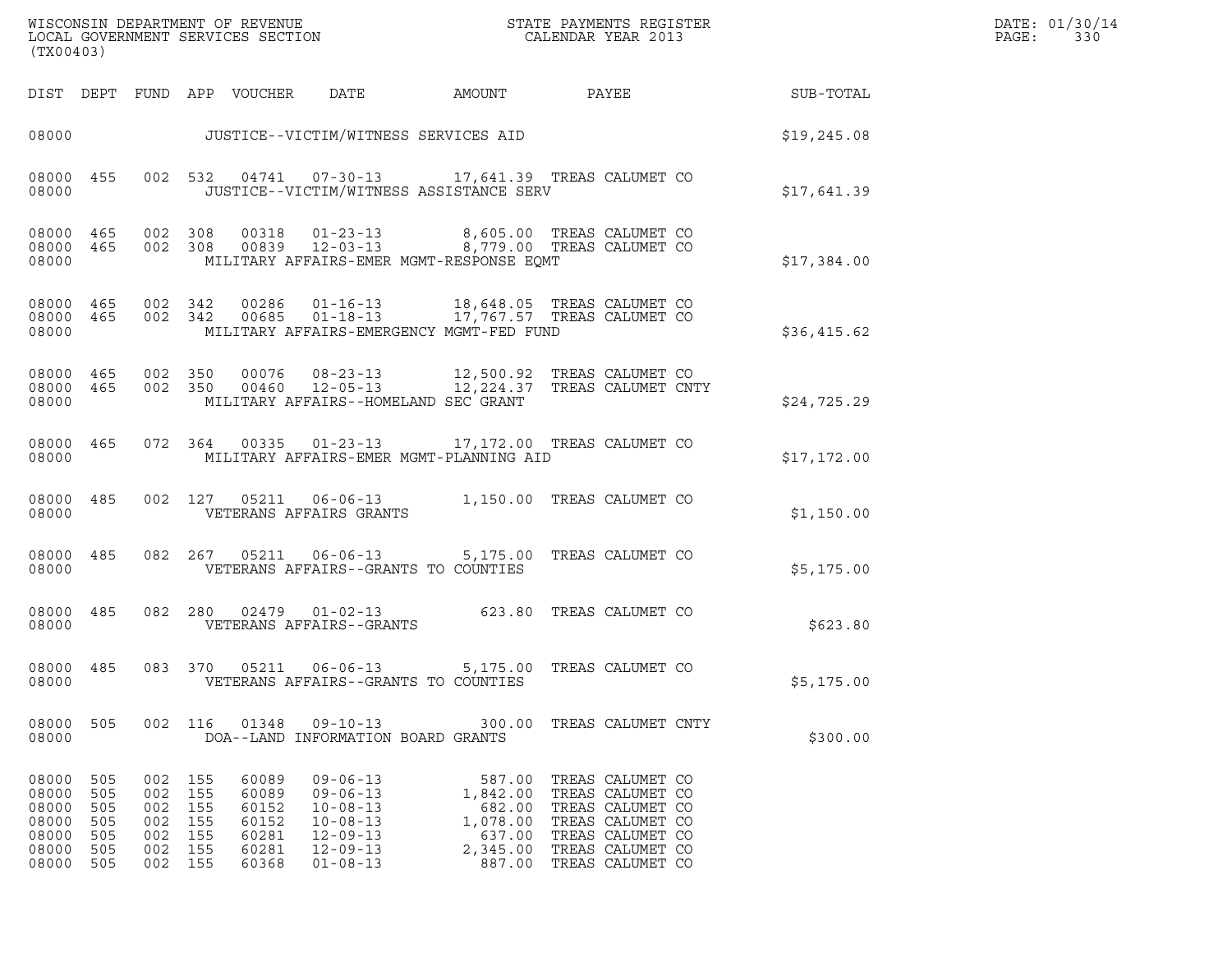| (TX00403)                                                                                                                                                                                                   |                                                                                                                                                               |                                                                                                                                                               |                                                                                                                                                               |                                                                                                                                                                                                             |                                                                                                                                                                                                                                                                                                                                                                                                                            |                                                                                                                                                                                                                                          |                                                                                                                                                                                                                                                                                                                                                                                                                                                                          |              |
|-------------------------------------------------------------------------------------------------------------------------------------------------------------------------------------------------------------|---------------------------------------------------------------------------------------------------------------------------------------------------------------|---------------------------------------------------------------------------------------------------------------------------------------------------------------|---------------------------------------------------------------------------------------------------------------------------------------------------------------|-------------------------------------------------------------------------------------------------------------------------------------------------------------------------------------------------------------|----------------------------------------------------------------------------------------------------------------------------------------------------------------------------------------------------------------------------------------------------------------------------------------------------------------------------------------------------------------------------------------------------------------------------|------------------------------------------------------------------------------------------------------------------------------------------------------------------------------------------------------------------------------------------|--------------------------------------------------------------------------------------------------------------------------------------------------------------------------------------------------------------------------------------------------------------------------------------------------------------------------------------------------------------------------------------------------------------------------------------------------------------------------|--------------|
| DIST                                                                                                                                                                                                        | DEPT                                                                                                                                                          | FUND                                                                                                                                                          | APP                                                                                                                                                           | <b>VOUCHER</b>                                                                                                                                                                                              | DATE                                                                                                                                                                                                                                                                                                                                                                                                                       | AMOUNT                                                                                                                                                                                                                                   | PAYEE                                                                                                                                                                                                                                                                                                                                                                                                                                                                    | SUB-TOTAL    |
| 08000<br>08000<br>08000<br>08000<br>08000<br>08000<br>08000<br>08000<br>08000<br>08000<br>08000<br>08000<br>08000<br>08000                                                                                  | 505<br>505<br>505<br>505<br>505<br>505<br>505<br>505<br>505<br>505<br>505<br>505<br>505                                                                       | 002<br>002<br>002<br>002<br>002<br>002<br>002<br>002<br>002<br>002<br>002<br>002<br>002                                                                       | 155<br>155<br>155<br>155<br>155<br>155<br>155<br>155<br>155<br>155<br>155<br>155<br>155                                                                       | 60368<br>60447<br>60447<br>60541<br>60541<br>60575<br>60575<br>60651<br>60651<br>60722<br>60722<br>60797<br>60797                                                                                           | $01 - 08 - 13$<br>$02 - 06 - 13$<br>$02 - 06 - 13$<br>$03 - 25 - 13$<br>$03 - 25 - 13$<br>$04 - 08 - 13$<br>$04 - 08 - 13$<br>$05 - 07 - 13$<br>$05 - 07 - 13$<br>$06 - 06 - 13$<br>$06 - 06 - 13$<br>$07 - 09 - 13$<br>$07 - 09 - 13$                                                                                                                                                                                     | 1,516.00<br>1,289.00<br>887.00<br>1,167.00<br>1,327.00<br>1,475.00<br>2,511.00<br>42.00<br>1,842.00<br>827.00<br>1,509.00<br>4,134.00<br>1,140.00<br>DOA-HOUSING ASSISTANCE-FEDERAL FUNDS                                                | TREAS CALUMET CO<br>TREAS CALUMET CO<br>TREAS CALUMET CO<br>TREAS CALUMET CO<br>TREAS CALUMET CO<br>TREAS CALUMET CO<br>TREAS CALUMET CO<br>TREAS CALUMET CO<br>TREAS CALUMET CO<br>TREAS CALUMET CO<br>TREAS CALUMET CO<br>TREAS CALUMET CO<br>TREAS CALUMET CO                                                                                                                                                                                                         | \$27,724.00  |
| 08000<br>08000<br>08000<br>08000                                                                                                                                                                            | 505<br>505<br>505                                                                                                                                             | 002<br>002<br>002                                                                                                                                             | 645<br>645<br>645                                                                                                                                             | 08412<br>08412<br>09446                                                                                                                                                                                     | $03 - 26 - 13$<br>$03 - 26 - 13$<br>$05 - 09 - 13$                                                                                                                                                                                                                                                                                                                                                                         | 3,208.05<br>48,334.59<br>DOA-JUSTICE ASSISTANCE-AID TO NON-PROFIT                                                                                                                                                                        | TREAS CALUMET CNTY<br>TREAS CALUMET CNTY<br>9,573.46 TREAS CALUMET CNTY                                                                                                                                                                                                                                                                                                                                                                                                  | \$61, 116.10 |
| 08000<br>08000<br>08000<br>08000<br>08000<br>08000                                                                                                                                                          | 505<br>505<br>505<br>505<br>505                                                                                                                               | 002<br>002<br>002<br>002<br>002                                                                                                                               | 745<br>745<br>745<br>745<br>745                                                                                                                               | 06361<br>06361<br>07864<br>07864<br>07864                                                                                                                                                                   | $01 - 23 - 13$<br>$01 - 23 - 13$<br>$03 - 13 - 13$<br>$03 - 13 - 13$<br>$03 - 13 - 13$<br>DOA--HOUSING ASSISTANCE GRANTS                                                                                                                                                                                                                                                                                                   | 1,826.00<br>425.00<br>2,530.00<br>13,655.00<br>9,345.00                                                                                                                                                                                  | TREAS CALUMET CO<br>TREAS CALUMET CO<br>TREAS CALUMET CO<br>TREAS CALUMET CO<br>TREAS CALUMET CO                                                                                                                                                                                                                                                                                                                                                                         | \$27,781.00  |
| 08000<br>08000<br>08000<br>08000<br>08000<br>08000<br>08000<br>08000<br>08000<br>08000<br>08000<br>08000<br>08000<br>08000<br>08000<br>08000<br>08000<br>08000<br>08000<br>08000<br>08000<br>08000<br>08000 | 505<br>505<br>505<br>505<br>505<br>505<br>505<br>505<br>505<br>505<br>505<br>505<br>505<br>505<br>505<br>505<br>505<br>505<br>505<br>505<br>505<br>505<br>505 | 035<br>035<br>035<br>035<br>035<br>035<br>035<br>035<br>035<br>035<br>035<br>035<br>035<br>035<br>035<br>035<br>035<br>035<br>035<br>035<br>035<br>035<br>035 | 371<br>371<br>371<br>371<br>371<br>371<br>371<br>371<br>371<br>371<br>371<br>371<br>371<br>371<br>371<br>371<br>371<br>371<br>371<br>371<br>371<br>371<br>371 | 60089<br>60089<br>60089<br>60152<br>60152<br>60281<br>60281<br>60368<br>60368<br>60368<br>60447<br>60447<br>60447<br>60541<br>60541<br>60541<br>60575<br>60575<br>60575<br>60651<br>60651<br>60651<br>60722 | $09 - 06 - 13$<br>$09 - 06 - 13$<br>$09 - 06 - 13$<br>$10 - 08 - 13$<br>$10 - 08 - 13$<br>$12 - 09 - 13$<br>$12 - 09 - 13$<br>$01 - 08 - 13$<br>$01 - 08 - 13$<br>$01 - 08 - 13$<br>$02 - 06 - 13$<br>$02 - 06 - 13$<br>$02 - 06 - 13$<br>$03 - 25 - 13$<br>$03 - 25 - 13$<br>$03 - 25 - 13$<br>$04 - 08 - 13$<br>$04 - 08 - 13$<br>$04 - 08 - 13$<br>$05 - 07 - 13$<br>$05 - 07 - 13$<br>$05 - 07 - 13$<br>$06 - 06 - 13$ | 958.00<br>1,293.00<br>1,007.00<br>666.00<br>884.00<br>1,054.00<br>583.00<br>451.00<br>490.00<br>647.00<br>451.00<br>490.00<br>647.00<br>451.00<br>490.00<br>647.00<br>276.00<br>406.00<br>398.00<br>627.00<br>843.00<br>895.00<br>527.00 | TREAS CALUMET CO<br>TREAS CALUMET CO<br>TREAS CALUMET CO<br>TREAS CALUMET CO<br>TREAS CALUMET CO<br>TREAS CALUMET CO<br>TREAS CALUMET CO<br>TREAS CALUMET CO<br>TREAS CALUMET CO<br>TREAS CALUMET CO<br>TREAS CALUMET CO<br>TREAS CALUMET CO<br>TREAS CALUMET CO<br>TREAS CALUMET CO<br>TREAS CALUMET CO<br>TREAS CALUMET CO<br>TREAS CALUMET CO<br>TREAS CALUMET CO<br>TREAS CALUMET CO<br>TREAS CALUMET CO<br>TREAS CALUMET CO<br>TREAS CALUMET CO<br>TREAS CALUMET CO |              |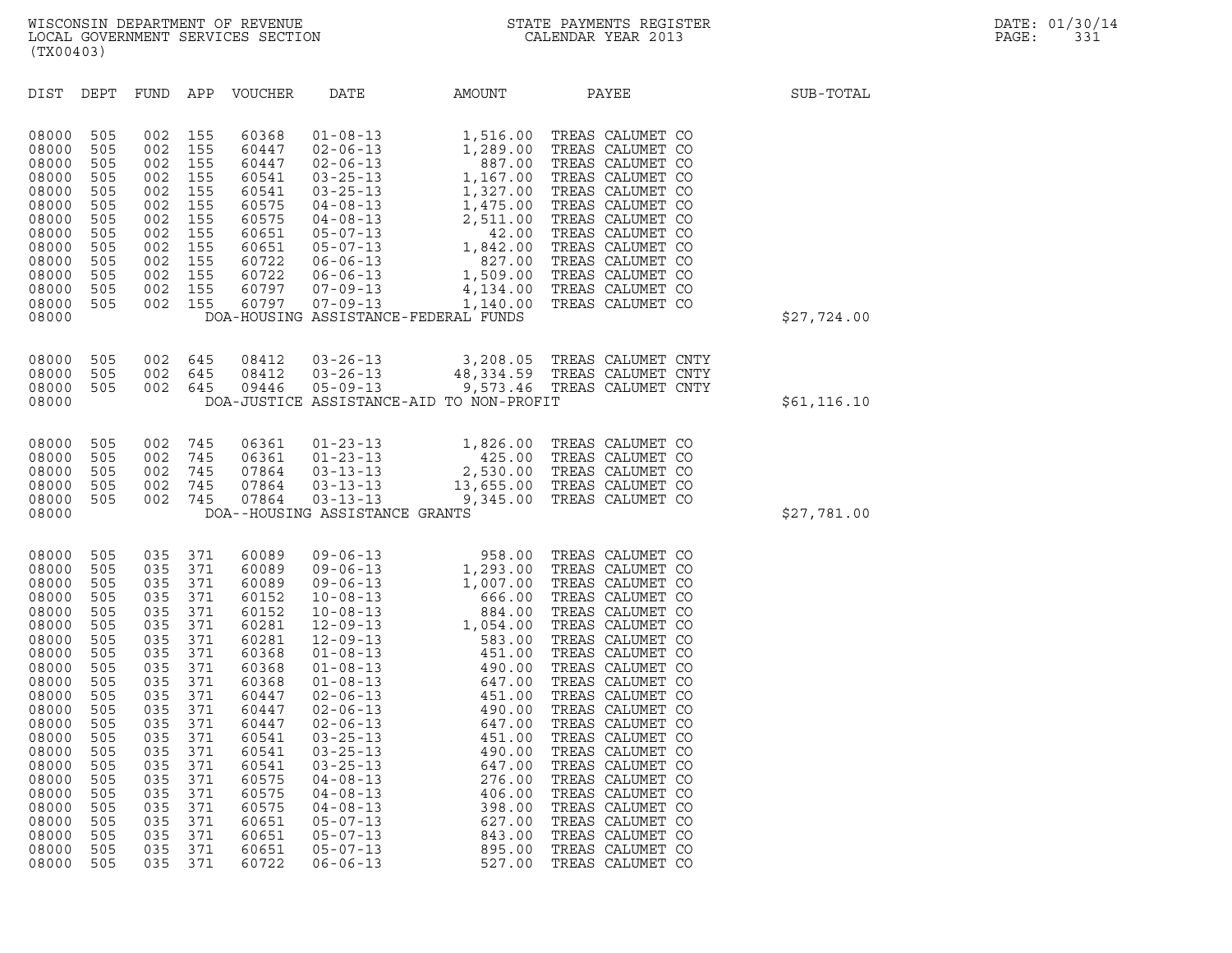| (TX00403)                                                                             |                                                                    |                                                                                                                                                            |                                                  |                                                                                               |                    |
|---------------------------------------------------------------------------------------|--------------------------------------------------------------------|------------------------------------------------------------------------------------------------------------------------------------------------------------|--------------------------------------------------|-----------------------------------------------------------------------------------------------|--------------------|
| DIST<br>DEPT                                                                          | <b>FUND</b><br>APP                                                 | <b>VOUCHER</b><br><b>DATE</b>                                                                                                                              | AMOUNT                                           | PAYEE                                                                                         | SUB-TOTAL          |
| 08000<br>505<br>08000<br>505<br>08000<br>505<br>08000<br>505<br>08000<br>505<br>08000 | 371<br>035<br>035<br>371<br>035<br>371<br>035<br>371<br>035<br>371 | 60722<br>$06 - 06 - 13$<br>60722<br>$06 - 06 - 13$<br>60797<br>$07 - 09 - 13$<br>60797<br>07-09-13<br>60797<br>$07 - 09 - 13$<br>DOA--PUBLIC BENEFITS FUND | 294.00<br>647.00<br>647.00<br>2,140.00<br>145.00 | TREAS CALUMET CO<br>TREAS CALUMET CO<br>TREAS CALUMET<br>TREAS CALUMET CO<br>TREAS CALUMET CO | CO.<br>\$19,054.00 |
| 08000<br>835<br>835<br>08000<br>08000                                                 | 002<br>105<br>105<br>002                                           | 43091<br>$07 - 22 - 13$<br>80192<br>$11 - 18 - 13$<br>REVENUE--STATE SHARED REVENUES                                                                       | 747,030.24                                       | 128,845.06 TREAS CALUMET CO<br>TREAS CALUMET CO                                               | \$875,875.30       |
| 08000<br>835<br>08000                                                                 | 002<br>109                                                         | 01008<br>$07 - 22 - 13$<br>REVENUE--EXEMPT COMPUTER AID                                                                                                    | 155,356.00                                       | TREAS CALUMET CO                                                                              | \$155, 356.00      |
| 08000<br>835<br>08000<br>835<br>08000                                                 | 002<br>302<br>302<br>002                                           | 10014<br>07-22-13<br>$07 - 22 - 13$<br>11014<br>REVENUE-FIRST DOLLAR/SCHOOL LEVY CREDITS                                                                   | 4,051,532.87                                     | TREAS CALUMET CO<br>956,239.15 TREAS CALUMET CO                                               | \$5,007,772.02     |
| 08000<br>835<br>08000                                                                 | 021<br>363                                                         | 37153<br>$03 - 25 - 13$<br>REVENUE--LOTTERY CREDIT -                                                                                                       | 983,996.40                                       | TREAS CALUMET CO                                                                              | \$983,996.40       |
| 08000                                                                                 |                                                                    | DISTRICT TOTAL APPROPRIATIONS                                                                                                                              |                                                  |                                                                                               | \$14,474,578.78    |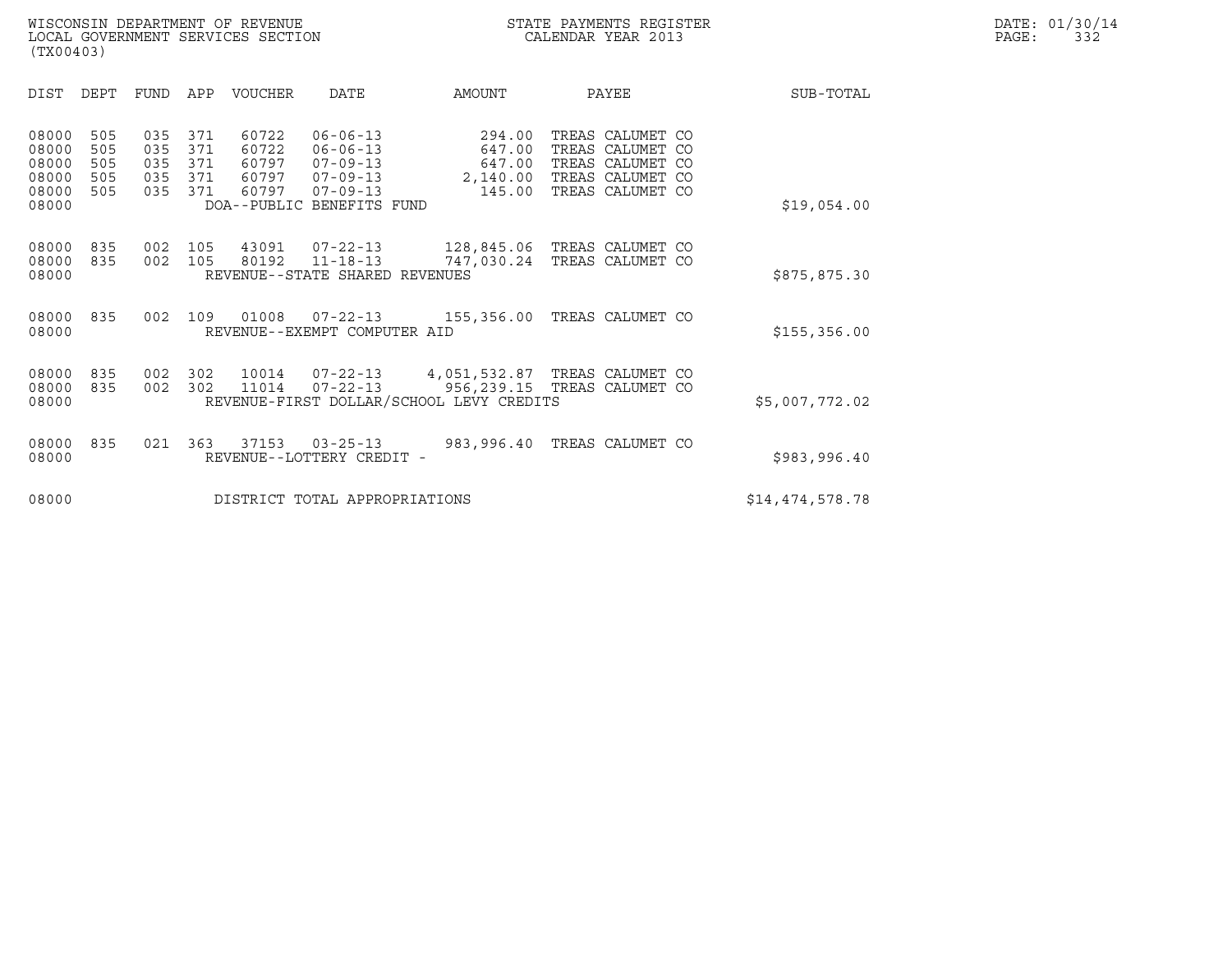|       | DATE: 01/30/14 |
|-------|----------------|
| PAGE: | 333            |

| (TX00403)                                             |       |                                          |                                                        |                                          |                                                                                                                                                                                              |               | DATE: 01/30/14<br>PAGE:<br>333 |
|-------------------------------------------------------|-------|------------------------------------------|--------------------------------------------------------|------------------------------------------|----------------------------------------------------------------------------------------------------------------------------------------------------------------------------------------------|---------------|--------------------------------|
|                                                       |       | DIST DEPT FUND APP VOUCHER               |                                                        | DATE AMOUNT                              | PAYEE                                                                                                                                                                                        | SUB-TOTAL     |                                |
| 08002 165<br>08002                                    |       |                                          |                                                        | SAFETY/PROF SERV--FIRE INSURANCE DUES    | 002 225 00170 07-03-13 3,719.13 TREAS TN BRILLION                                                                                                                                            | \$3,719.13    |                                |
| 08002 370<br>08002 370                                |       |                                          |                                                        |                                          | 002 503 15594 02-06-13 3,320.24 TREAS TN BRILLION<br>002 503 15594 02-06-13 660.96 TREAS TN BRILLION                                                                                         |               |                                |
| 08002                                                 |       |                                          |                                                        | NAT RESOURCES--AIDS IN LIEU OF TAXES     | TOWN SHARE 728.20                                                                                                                                                                            | \$4,181.20    |                                |
| 08002 370<br>08002                                    |       |                                          |                                                        | NAT RESOURCES--FOREST CROP/MFL/CO FOREST | 012 571 35913 06-10-13 34.20 TREAS TN BRILLION                                                                                                                                               | \$34.20       |                                |
| 08002 370<br>08002 370<br>08002                       |       | 012 579 18228<br>012 579 18228           |                                                        | NAT RESOURCES--AIDS IN LIEU OF TAXES     | 04-15-13 370.18 TREAS TN BRILLION<br>04-15-13 1,848.34 TREAS TOWN BRILLION                                                                                                                   | \$2,218.52    |                                |
| 08002 370<br>08002                                    |       |                                          | NAT RESOURCES--RU RECYCLING GRANT                      |                                          | 074 670 40284 05-20-13 4,619.10 TREAS TN BRILLION                                                                                                                                            | \$4,619.10    |                                |
| 08002 370<br>08002                                    |       | 074 673 40284                            |                                                        | NAT RESOURCES--RU CONSOLIDATED GRANT     | 05-20-13 391.69 TREAS TN BRILLION                                                                                                                                                            | \$391.69      |                                |
| 08002 395<br>08002 395<br>08002<br>08002 395<br>08002 | - 395 | 011 191<br>011 191<br>011 191<br>011 191 |                                                        | TRANSPORTATION--GENERAL TRANSP AIDS-GTA  | 70170  01-07-13  28,648.30  TOWN OF BRILLION<br>76170  04-01-13  28,648.30  TOWN OF BRILLION<br>84170  07-01-13  28,648.30  TOWN OF BRILLION<br>96170  10-07-13  28,648.31  TOWN OF BRILLION | \$114,593.21  |                                |
| 08002 395<br>08002                                    |       | 011 278 71450                            |                                                        | TRANSPORTATION--LRIP/TRIP/MSIP GRANTS    | 04-10-13 36,827.66 TREAS TN BRILLION                                                                                                                                                         | \$36,827.66   |                                |
| 08002 505<br>08002                                    |       | 002 174<br>58370                         | $04 - 26 - 13$                                         | DOA--TRANSMISSION LINE FEE DISTRIBUTION  | 2,635.00 TREAS TN BRILLION                                                                                                                                                                   | \$2,635.00    |                                |
| 08002 835<br>08002 835<br>08002                       |       | 002 105                                  | REVENUE--STATE SHARED REVENUES                         |                                          | 002 105 43075 07-22-13 13,225.50 TREAS TN BRILLION<br>80176  11-18-13  74,930.74  TREAS TN BRILLION                                                                                          | \$88,156.24   |                                |
| 08002 835<br>08002                                    |       |                                          | 002 109 02143 07-22-13<br>REVENUE--EXEMPT COMPUTER AID |                                          | 4.00 TREAS TN BRILLION                                                                                                                                                                       | \$4.00        |                                |
| 08002 835<br>08002                                    |       |                                          | 021 363 35520 03-25-13<br>REVENUE--LOTTERY CREDIT -    |                                          | 2,777.42 TREAS TN BRILLION                                                                                                                                                                   | \$2,777.42    |                                |
| 08002                                                 |       |                                          | DISTRICT TOTAL APPROPRIATIONS                          |                                          |                                                                                                                                                                                              | \$260, 157.37 |                                |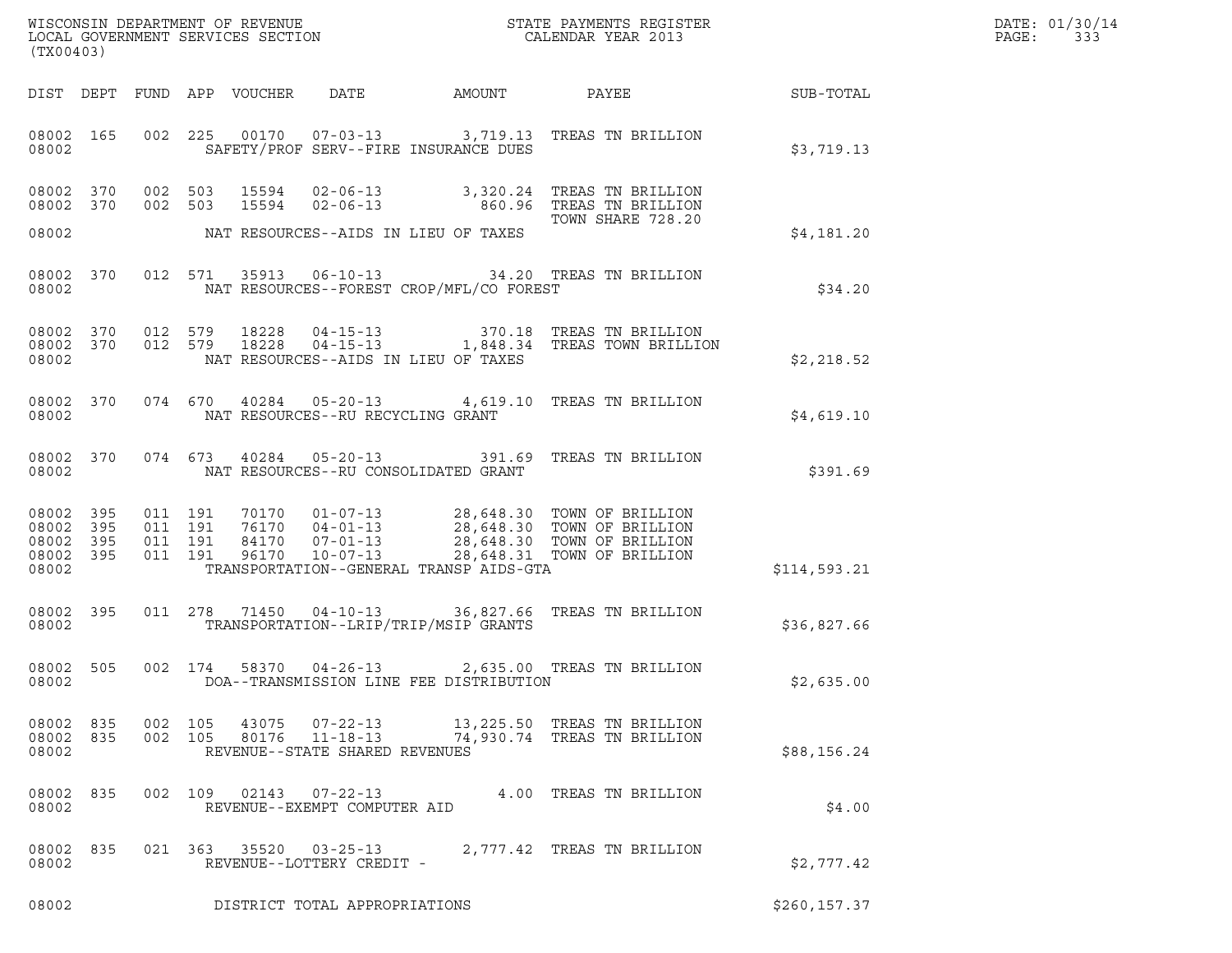| (TX00403)                                                 |           |                                          |         |       |                                   |                                              |                                                                                                                                                                                        |                  | DATE: 01/30/14<br>$\mathtt{PAGE:}$<br>334 |
|-----------------------------------------------------------|-----------|------------------------------------------|---------|-------|-----------------------------------|----------------------------------------------|----------------------------------------------------------------------------------------------------------------------------------------------------------------------------------------|------------------|-------------------------------------------|
|                                                           |           |                                          |         |       |                                   | DIST DEPT FUND APP VOUCHER DATE AMOUNT PAYEE |                                                                                                                                                                                        | <b>SUB-TOTAL</b> |                                           |
| 08004 165<br>08004                                        |           | 002 225                                  |         |       |                                   | SAFETY/PROF SERV--FIRE INSURANCE DUES        | 00171  07-03-13  4,305.12  TREAS TN BROTHERTOWN                                                                                                                                        | \$4,305.12       |                                           |
| 08004                                                     | 08004 370 | 08004 370 000 001                        | 000 001 |       |                                   | NAT RESOURCES-SEVERANCE/YIELD/WITHDRAWAL     | $\begin{tabular}{llllll} 01DNR & 03-13-13 & 283.91 & TREAS TOWN BROTHERTOWN \\ 02DNR & 07-03-13 & 7.15 & TREAS TOWN BROTHERTOWN \end{tabular}$                                         | \$291.06         |                                           |
| 08004                                                     |           |                                          |         |       | 08004 370 002 503 15595 02-06-13  | NAT RESOURCES--AIDS IN LIEU OF TAXES         | 5,584.54 TREAS TN BROTHERTOWN<br>TOWN SHARE 660.37                                                                                                                                     | \$5,584.54       |                                           |
| 08004                                                     |           |                                          |         |       |                                   | NAT RESOURCES--FOREST CROP/MFL/CO FOREST     | 08004 370 012 571 35914 06-10-13 140.81 TREAS TN BROTHERTOWN                                                                                                                           | \$140.81         |                                           |
| 08004                                                     |           |                                          |         |       | NAT RESOURCES--RU RECYCLING GRANT |                                              | 08004 370 074 670 40285 05-20-13 9,419.48 TREAS TN BROTHERTOWN                                                                                                                         | \$9,419.48       |                                           |
| 08004                                                     | 08004 370 | 074 673                                  |         | 40285 |                                   | NAT RESOURCES--RU CONSOLIDATED GRANT         | 05-20-13 346.86 TREAS TN BROTHERTOWN                                                                                                                                                   | \$346.86         |                                           |
| 08004 395<br>08004 395<br>08004 395<br>08004 395<br>08004 |           | 011 191<br>011 191<br>011 191<br>011 191 |         |       |                                   | TRANSPORTATION--GENERAL TRANSP AIDS-GTA      | 70171  01-07-13  28,367.80  TOWN OF BROTHERTOWN<br>76171  04-01-13  28,367.80  TOWN OF BROTHERTOWN<br>84171  07-01-13  28,367.80  TOWN OF BROTHERTOWN<br>28,367.80 TOWN OF BROTHERTOWN | \$113,471.20     |                                           |
| 08004 835<br>08004                                        | 08004 835 | 002 105<br>002 105                       |         | 43076 | REVENUE--STATE SHARED REVENUES    |                                              | 07-22-13 5,781.01 TREAS TN BROTHERTOWN<br>80177  11-18-13  34,686.61  TREAS TN BROTHERTOWN                                                                                             | \$40,467.62      |                                           |
| 08004 835<br>08004                                        |           | 002 109                                  |         |       | REVENUE--EXEMPT COMPUTER AID      |                                              | 02144  07-22-13  92.00 TREAS TN BROTHERTOWN                                                                                                                                            | \$92.00          |                                           |
| 08004                                                     |           |                                          |         |       | DISTRICT TOTAL APPROPRIATIONS     |                                              |                                                                                                                                                                                        | \$174,118.69     |                                           |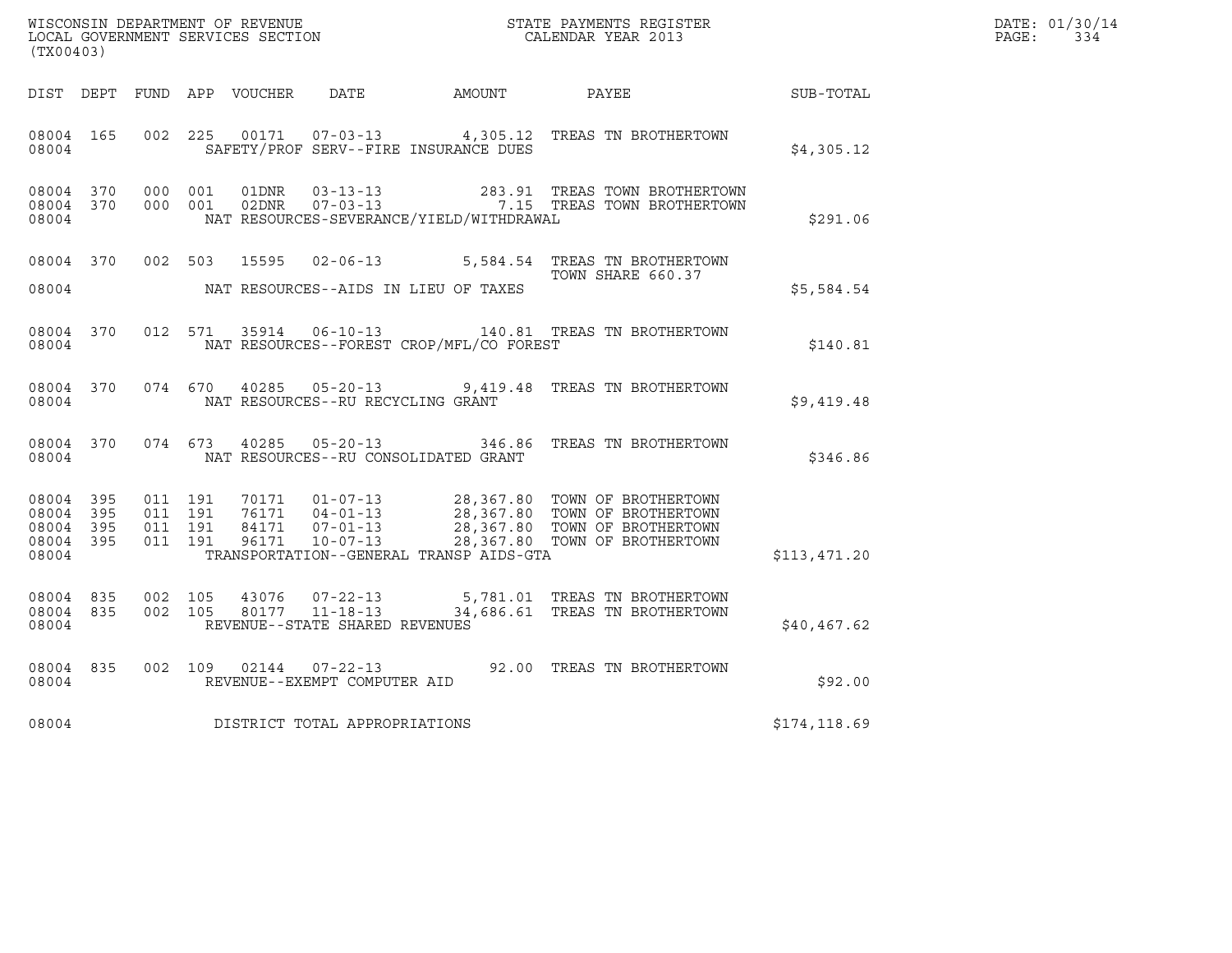| WISCONSIN DEPARTMENT OF REVENUE<br>STATE PAYMENTS REGISTER<br>LOCAL GOVERNMENT SERVICES SECTION<br>CALENDAR YEAR 2013 | DATE: 01/30/14<br>PAGE: |
|-----------------------------------------------------------------------------------------------------------------------|-------------------------|

| (TX00403)                                                 |     |     |     |       |                                         |                                             | WISCONSIN DEPARTMENT OF REVENUE<br>LOCAL GOVERNMENT SERVICES SECTION THE STATE PAYMENTS REGISTER<br>CALENDAR YEAR 2013                                                                                                                                                  |              | DATE: 01/30/14<br>PAGE: 335 |
|-----------------------------------------------------------|-----|-----|-----|-------|-----------------------------------------|---------------------------------------------|-------------------------------------------------------------------------------------------------------------------------------------------------------------------------------------------------------------------------------------------------------------------------|--------------|-----------------------------|
|                                                           |     |     |     |       |                                         |                                             | DIST DEPT FUND APP VOUCHER DATE AMOUNT PAYEE SUB-TOTAL                                                                                                                                                                                                                  |              |                             |
|                                                           |     |     |     |       |                                         | 08006 SAFETY/PROF SERV--FIRE INSURANCE DUES | 08006 165 002 225 00172 07-03-13 2,102.00 TREAS TN CHARLESTOWN                                                                                                                                                                                                          | \$2,102.00   |                             |
| 08006 370<br>08006 370                                    |     |     |     |       |                                         | 08006 NAT RESOURCES--AIDS IN LIEU OF TAXES  | 002 503 15596 02-06-13 5,949.30 TREAS TN CHARLESTOWN<br>002 503 15596 02-06-13 48,866.56 TREAS TN CHARLESTOWN<br>TOWN SHARE 6273.01                                                                                                                                     | \$54,815.86  |                             |
|                                                           |     |     |     |       |                                         |                                             | 08006 370 012 571 35915 06-10-13 226.47 TREAS TN CHARLESTOWN                                                                                                                                                                                                            |              |                             |
|                                                           |     |     |     |       |                                         |                                             | 08006 577 THE MAT RESOURCES--FOREST CROP/MFL/CO FOREST                                                                                                                                                                                                                  | \$226.47     |                             |
| 08006                                                     |     |     |     |       |                                         | NAT RESOURCES--AIDS IN LIEU OF TAXES        | 08006 370 012 579 18229 04-15-13 313.72 TREAS TN CHARLESTOWN 08006 370 012 579 18229 04-15-13 2,721.30 TREAS TOWN CHARLESTOWN                                                                                                                                           | \$3,035.02   |                             |
|                                                           |     |     |     |       | 08006 NAT RESOURCES--RU RECYCLING GRANT |                                             | 08006 370 074 670 40286 05-20-13 4,583.88 TREAS TN CHARLESTOWN                                                                                                                                                                                                          | \$4,583.88   |                             |
|                                                           |     |     |     |       |                                         | 08006 NAT RESOURCES--RU CONSOLIDATED GRANT  | 08006 370 074 673 40286 05-20-13 203.45 TREAS TN CHARLESTOWN                                                                                                                                                                                                            | \$203.45     |                             |
| 08006 395<br>08006 395<br>08006 395<br>08006 395<br>08006 |     |     |     |       |                                         |                                             | 011 191 70172 01-07-13 19,015.95 TOWN OF CHARLESTOWN<br>011 191 76172 04-01-13 19,015.95 TOWN OF CHARLESTOWN<br>011 191 84172 07-01-13 19,015.95 TOWN OF CHARLESTOWN<br>011 191 96172 10-07-13 19,015.96 TOWN OF CHARLESTOWN<br>TRANSPORTATION--GENERAL TRANSP AIDS-GTA | \$76,063.81  |                             |
|                                                           |     |     |     |       | 08006 REVENUE--STATE SHARED REVENUES    |                                             | 08006 835 002 105 43077 07-22-13 5,051.38 TREAS TN CHARLESTOWN<br>08006 835 002 105 80178 11-18-13 28,665.53 TREAS TN CHARLESTOWN                                                                                                                                       | \$33,716.91  |                             |
| 08006                                                     |     |     |     |       | REVENUE--EXEMPT COMPUTER AID            |                                             | 08006 835 002 109 02145 07-22-13 2.00 TREAS TN CHARLESTOWN                                                                                                                                                                                                              | \$2.00       |                             |
| 08006<br>08006                                            | 835 | 002 | 501 | 00001 | $02 - 01 - 13$                          | DOA-PAYMENT FOR MUNICIPAL SERVICES AID      | 190.83 TREAS TN CHARLESTOWN                                                                                                                                                                                                                                             | \$190.83     |                             |
| 08006                                                     |     |     |     |       | DISTRICT TOTAL APPROPRIATIONS           |                                             |                                                                                                                                                                                                                                                                         | \$174,940.23 |                             |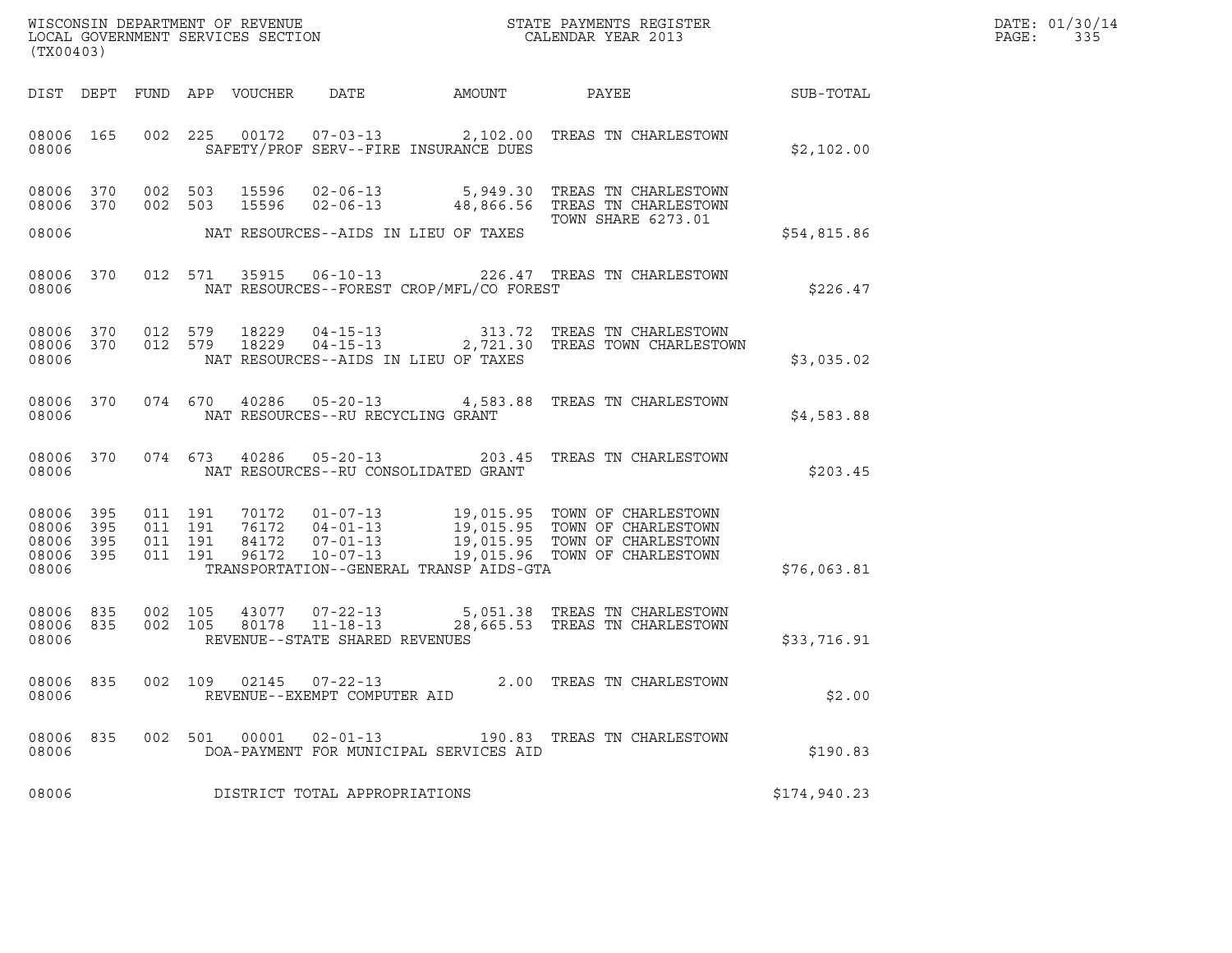| (TX00403)                                 |                          |                                          |         | WISCONSIN DEPARTMENT OF REVENUE<br>LOCAL GOVERNMENT SERVICES SECTION |                                                                      |                                          | STATE PAYMENTS REGISTER<br>CALENDAR YEAR 2013                                                                    |              | DATE: 01/30/14<br>PAGE:<br>336 |
|-------------------------------------------|--------------------------|------------------------------------------|---------|----------------------------------------------------------------------|----------------------------------------------------------------------|------------------------------------------|------------------------------------------------------------------------------------------------------------------|--------------|--------------------------------|
| DIST                                      | DEPT                     | FUND                                     | APP     | VOUCHER                                                              | <b>DATE</b>                                                          | AMOUNT                                   | PAYEE                                                                                                            | SUB-TOTAL    |                                |
| 08008<br>08008                            | 165                      |                                          |         |                                                                      |                                                                      | SAFETY/PROF SERV--FIRE INSURANCE DUES    | 002 225 00173 07-03-13 3,712.85 TREAS TN CHILTON                                                                 | \$3,712.85   |                                |
| 08008<br>08008                            | 370                      |                                          | 012 571 |                                                                      |                                                                      | NAT RESOURCES--FOREST CROP/MFL/CO FOREST | 35916  06-10-13  21.80 TREAS TN CHILTON                                                                          | \$21.80      |                                |
| 08008<br>08008                            | 370                      | 074 670                                  |         |                                                                      | NAT RESOURCES--RU RECYCLING GRANT                                    |                                          | 40287  05-20-13  5,400.00 TREAS TN CHILTON                                                                       | \$5,400.00   |                                |
| 08008<br>08008<br>08008<br>08008<br>08008 | 395<br>395<br>395<br>395 | 011 191<br>011 191<br>011 191<br>011 191 |         | 70173<br>76173<br>84173<br>96173                                     | $01 - 07 - 13$<br>$04 - 01 - 13$<br>$07 - 01 - 13$<br>$10 - 07 - 13$ | TRANSPORTATION--GENERAL TRANSP AIDS-GTA  | 24,001.48 TOWN OF CHILTON<br>24,001.48 TOWN OF CHILTON<br>24,001.48 TOWN OF CHILTON<br>24,001.51 TOWN OF CHILTON | \$96,005.95  |                                |
| 08008<br>08008<br>08008                   | 835<br>835               | 002<br>002 105                           | 105     | 80179                                                                | 43078 07-22-13<br>REVENUE--STATE SHARED REVENUES                     | 11-18-13 21,492.07                       | 3,783.67 TREAS TN CHILTON<br>TREAS TN CHILTON                                                                    | \$25, 275.74 |                                |
| 08008                                     |                          |                                          |         |                                                                      | DISTRICT TOTAL APPROPRIATIONS                                        |                                          |                                                                                                                  | \$130,416.34 |                                |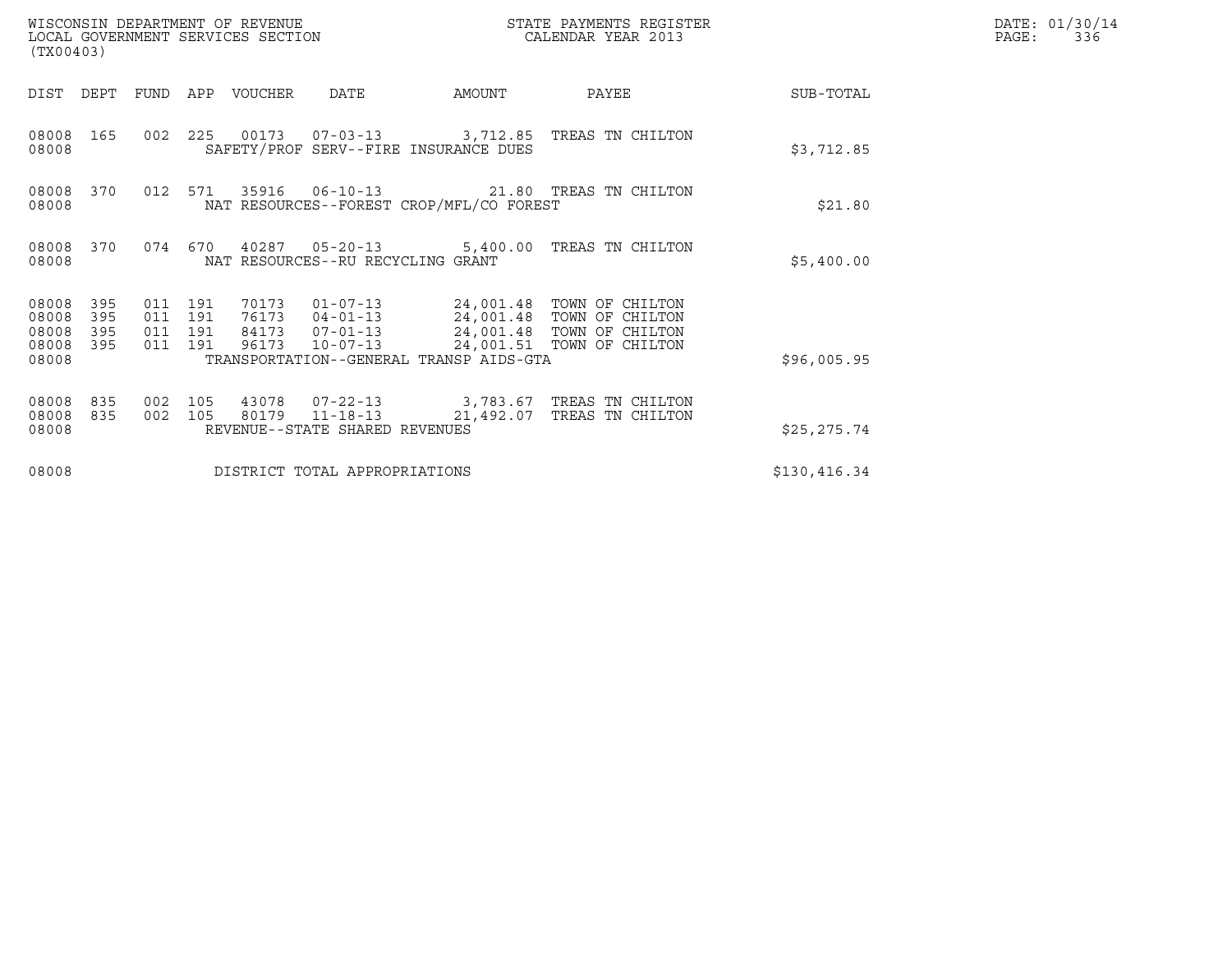| (TX00403)                                             |           |                               |         |       |                                                        |                                          | ${\tt WISCONSIN} \begin{tabular}{l} DEPARTMENT OF REVIEW \\ LOCAL BONERNMENT SERVICES SECTION \\ \end{tabular}$                                                                     |              | DATE: 01/30/14<br>PAGE:<br>337 |
|-------------------------------------------------------|-----------|-------------------------------|---------|-------|--------------------------------------------------------|------------------------------------------|-------------------------------------------------------------------------------------------------------------------------------------------------------------------------------------|--------------|--------------------------------|
|                                                       |           |                               |         |       |                                                        |                                          |                                                                                                                                                                                     |              |                                |
| 08010                                                 | 08010 165 |                               |         |       |                                                        | SAFETY/PROF SERV--FIRE INSURANCE DUES    | 002 225 00174 07-03-13 28,228.93 TREAS TN HARRISON                                                                                                                                  | \$28, 228.93 |                                |
|                                                       |           |                               |         |       |                                                        |                                          | 08010 370 002 503 15597 02-06-13 14,289.88 TREAS TN HARRISON<br><b>TOWN SHARE 2028.58</b>                                                                                           |              |                                |
| 08010                                                 |           |                               |         |       | NAT RESOURCES--AIDS IN LIEU OF TAXES                   |                                          |                                                                                                                                                                                     | \$14, 289.88 |                                |
| 08010                                                 |           |                               |         |       |                                                        | NAT RESOURCES--FOREST CROP/MFL/CO FOREST | 08010 370 012 571 35917 06-10-13 36.93 TREAS TN HARRISON                                                                                                                            | \$36.93      |                                |
| 08010                                                 |           |                               |         |       | NAT RESOURCES--AIDS IN LIEU OF TAXES                   |                                          | 08010 370 012 579 18230 04-15-13 319.60 TREAS TN HARRISON<br>08010 370 012 579 18230 04-15-13 730.25 TREAS TOWN HARRISON                                                            | \$1,049.85   |                                |
| 08010                                                 |           |                               |         |       | NAT RESOURCES--RU RECYCLING GRANT                      |                                          | 08010 370 074 670 40288 05-20-13 15,955.37 TREAS TN HARRISON                                                                                                                        | \$15,955.37  |                                |
| 08010                                                 |           |                               |         |       | NAT RESOURCES--RU CONSOLIDATED GRANT                   |                                          | 08010 370 074 673 40288 05-20-13 2,860.86 TREAS TN HARRISON                                                                                                                         | \$2,860.86   |                                |
| 08010 395<br>08010<br>08010 395<br>08010 395<br>08010 | 395       | 011 191<br>011 191<br>011 191 | 011 191 |       |                                                        | TRANSPORTATION--GENERAL TRANSP AIDS-GTA  | 70174  01-07-13  66,232.87  TOWN OF HARRISON<br>76174 04-01-13 66,232.87 TOWN OF HARRISON<br>84174 07-01-13 66,232.87 TOWN OF HARRISON<br>96174 10-07-13 66,232.89 TOWN OF HARRISON | \$264,931.50 |                                |
| 08010 835<br>08010                                    | 08010 835 | 002 105                       |         |       | REVENUE--STATE SHARED REVENUES                         |                                          | 43079  07-22-13  10,197.25  TREAS TN HARRISON<br>002 105 80180 11-18-13 58,155.36 TREAS TN HARRISON                                                                                 | \$68,352.61  |                                |
| 08010 835<br>08010                                    |           |                               |         |       | 002 109 02146 07-22-13<br>REVENUE--EXEMPT COMPUTER AID |                                          | 60,972.00 TREAS TN HARRISON                                                                                                                                                         | \$60,972.00  |                                |
| 08010 835<br>08010                                    |           | 002 501                       |         | 00001 | $02 - 01 - 13$                                         | DOA-PAYMENT FOR MUNICIPAL SERVICES AID   | 97.50 TREAS TN HARRISON                                                                                                                                                             | \$97.50      |                                |
| 08010                                                 |           |                               |         |       | DISTRICT TOTAL APPROPRIATIONS                          |                                          |                                                                                                                                                                                     | \$456,775.43 |                                |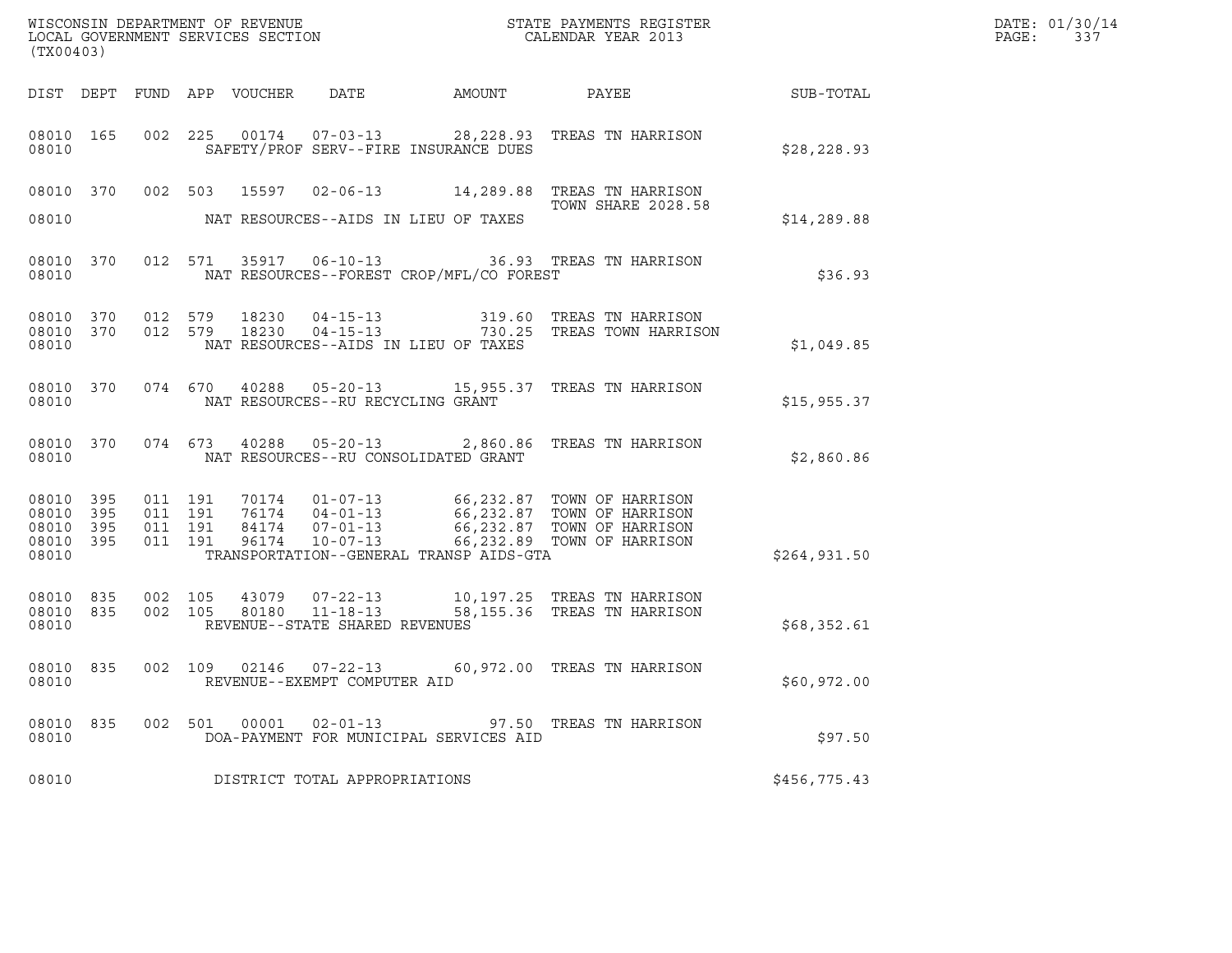| (TX00403)                                             |     |                                          |  |                                                     |                                          | ${\tt WISCONSIN} \begin{tabular}{l} DEPARTMENT OF REVIEW \\ LOCAL BONERNMENT SERVICES SECTION \\ \end{tabular}$                      |              | DATE: 01/30/14<br>PAGE:<br>338 |
|-------------------------------------------------------|-----|------------------------------------------|--|-----------------------------------------------------|------------------------------------------|--------------------------------------------------------------------------------------------------------------------------------------|--------------|--------------------------------|
|                                                       |     |                                          |  |                                                     |                                          | DIST DEPT FUND APP VOUCHER DATE AMOUNT PAYEE TO SUB-TOTAL                                                                            |              |                                |
| 08012                                                 |     |                                          |  |                                                     | SAFETY/PROF SERV--FIRE INSURANCE DUES    | 08012 165 002 225 00175 07-03-13 4,205.51 TREAS TN NEW HOLSTEIN                                                                      | \$4,205.51   |                                |
|                                                       |     |                                          |  |                                                     |                                          | 08012 370 002 503 15598 02-06-13 209.28 TREAS TN NEW HOLSTEIN<br>TOWN SHARE 15.39                                                    |              |                                |
| 08012                                                 |     |                                          |  |                                                     | NAT RESOURCES--AIDS IN LIEU OF TAXES     |                                                                                                                                      | \$209.28     |                                |
| 08012                                                 |     |                                          |  |                                                     | NAT RESOURCES--FOREST CROP/MFL/CO FOREST | 08012 370 012 571 35918 06-10-13 77.47 TREAS TN NEW HOLSTEIN                                                                         | \$77.47      |                                |
| 08012                                                 |     |                                          |  |                                                     | NAT RESOURCES--AIDS IN LIEU OF TAXES     | 08012 370 012 579 18231 04-15-13 25.52 TREAS TN NEW HOLSTEIN<br>08012 370 012 579 18231 04-15-13 255.19 TREAS TOWN NEW HOLSTEIN      | \$280.71     |                                |
| 08012                                                 |     |                                          |  | NAT RESOURCES--RU RECYCLING GRANT                   |                                          | 08012 370 074 670 40289 05-20-13 9,121.60 TREAS TN NEW HOLSTEIN                                                                      | \$9,121.60   |                                |
| 08012                                                 |     |                                          |  |                                                     | NAT RESOURCES--RU CONSOLIDATED GRANT     | 08012 370 074 673 40289 05-20-13 395.88 TREAS TN NEW HOLSTEIN                                                                        | \$395.88     |                                |
| 08012 395<br>08012<br>08012 395<br>08012 395<br>08012 | 395 | 011 191<br>011 191<br>011 191<br>011 191 |  |                                                     | TRANSPORTATION--GENERAL TRANSP AIDS-GTA  |                                                                                                                                      | \$103,394.28 |                                |
| 08012                                                 |     |                                          |  | REVENUE--STATE SHARED REVENUES                      |                                          | 08012 835 002 105 43080 07-22-13 10,153.42 TREAS TN NEW HOLSTEIN<br>08012 835 002 105 80181 11-18-13 61,188.02 TREAS TN NEW HOLSTEIN | \$71,341.44  |                                |
| 08012                                                 |     |                                          |  | REVENUE--EXEMPT COMPUTER AID                        |                                          | 08012 835 002 109 02147 07-22-13 435.00 TREAS TN NEW HOLSTEIN                                                                        | \$435.00     |                                |
| 08012 835<br>08012                                    |     |                                          |  | 021 363 35521 03-25-13<br>REVENUE--LOTTERY CREDIT - |                                          | 2,559.72 TREAS TN NEW HOLSTEIN                                                                                                       | \$2,559.72   |                                |
| 08012                                                 |     |                                          |  | DISTRICT TOTAL APPROPRIATIONS                       |                                          |                                                                                                                                      | \$192,020.89 |                                |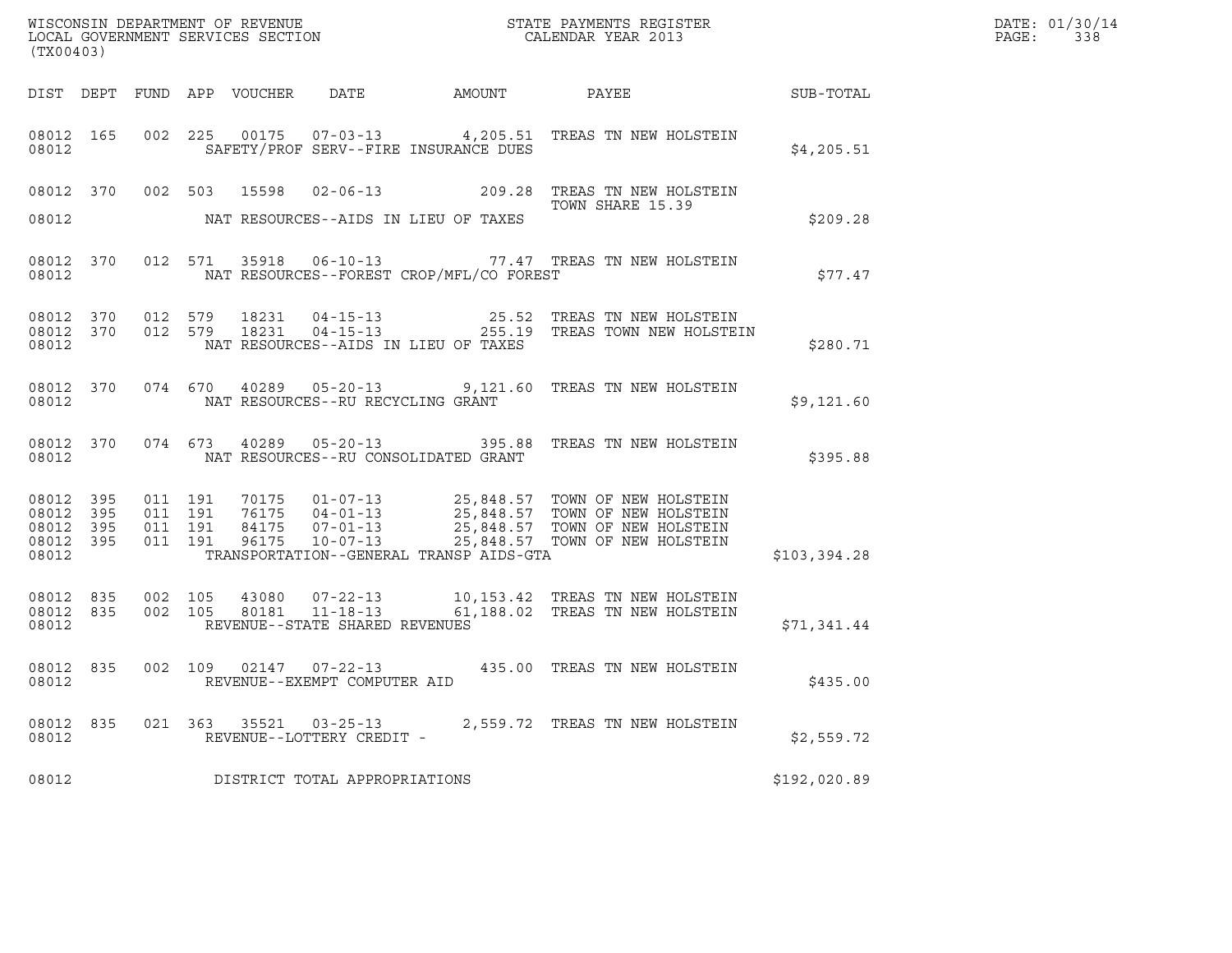| (TX00403)                                                 |           |                                          |                |                                   |                                            | $\tt WISCONSIM DEPARTMENT OF REVENUE$ $\tt WISCONSIM EN THE RAYMENTS REGISTERLOCAL GOVERNMENT SERVICES SECTION CALENDAR YEAR 2013$ |              | DATE: 01/30/14<br>$\mathtt{PAGE:}$<br>339 |
|-----------------------------------------------------------|-----------|------------------------------------------|----------------|-----------------------------------|--------------------------------------------|------------------------------------------------------------------------------------------------------------------------------------|--------------|-------------------------------------------|
|                                                           |           |                                          |                |                                   |                                            | DIST DEPT FUND APP VOUCHER DATE AMOUNT PAYEE SUB-TOTAL                                                                             |              |                                           |
| 08014 165<br>08014                                        |           |                                          |                |                                   | SAFETY/PROF SERV--FIRE INSURANCE DUES      | 002 225 00176 07-03-13 2,393.70 TREAS TN RANTOUL                                                                                   | \$2,393.70   |                                           |
|                                                           |           | 08014 370 002 503<br>08014 370 002 503   | 15599<br>15599 |                                   | 08014 NAT RESOURCES--AIDS IN LIEU OF TAXES | 02-06-13  245.96 TREAS TN RANTOUL<br>02-06-13 7,913.92 TREAS TN RANTOUL<br><b>TOWN SHARE 1388.72</b>                               | \$8,159.88   |                                           |
|                                                           |           |                                          |                |                                   |                                            | 08014 370 012 571 35919 06-10-13 23.80 TREAS TN RANTOUL                                                                            |              |                                           |
| 08014                                                     |           |                                          |                |                                   | NAT RESOURCES--FOREST CROP/MFL/CO FOREST   |                                                                                                                                    | \$23.80      |                                           |
| 08014 370<br>08014                                        |           | 08014 370 012 579                        | 012 579 18232  |                                   | NAT RESOURCES--AIDS IN LIEU OF TAXES       |                                                                                                                                    | \$2,236.90   |                                           |
| 08014                                                     |           |                                          |                | NAT RESOURCES--RU RECYCLING GRANT |                                            | 08014 370 074 670 40290 05-20-13 4,270.60 TREAS TN RANTOUL                                                                         | \$4,270.60   |                                           |
|                                                           | 08014     |                                          |                |                                   | NAT RESOURCES--RU CONSOLIDATED GRANT       | 08014 370 074 673 40290 05-20-13 207.64 TREAS TN RANTOUL                                                                           | \$207.64     |                                           |
| 08014 395<br>08014 395<br>08014 395<br>08014 395<br>08014 |           | 011 191<br>011 191<br>011 191<br>011 191 |                |                                   | TRANSPORTATION--GENERAL TRANSP AIDS-GTA    |                                                                                                                                    | \$96,408.18  |                                           |
| 08014                                                     | 08014 835 | 08014 835 002 105<br>002 105             |                | REVENUE--STATE SHARED REVENUES    |                                            | 43081  07-22-13  6,842.94  TREAS TN RANTOUL<br>80182  11-18-13  38,776.68  TREAS TN RANTOUL                                        | \$45,619.62  |                                           |
| 08014                                                     | 08014 835 |                                          |                | REVENUE--EXEMPT COMPUTER AID      |                                            | 002 109 02148 07-22-13 4.00 TREAS TN RANTOUL                                                                                       | \$4.00       |                                           |
| 08014                                                     |           |                                          |                | DISTRICT TOTAL APPROPRIATIONS     |                                            |                                                                                                                                    | \$159,324.32 |                                           |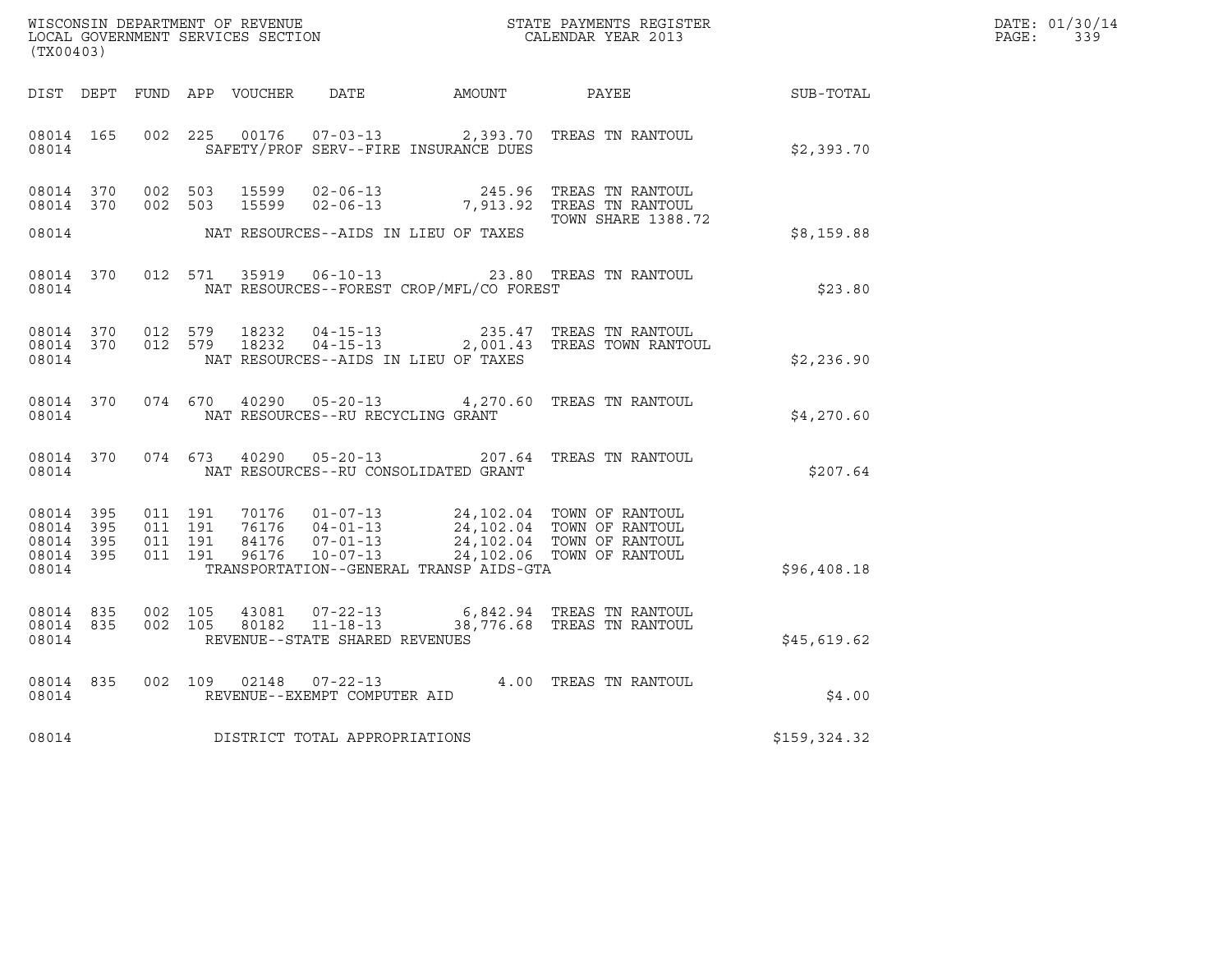| (TX00403)                                                 |                                          |         |                |                                                  |                                              | WISCONSIN DEPARTMENT OF REVENUE<br>LOCAL GOVERNMENT SERVICES SECTION<br>CALENDAR YEAR 2013                                                                                             |                  | DATE: 01/30/14<br>PAGE:<br>340 |
|-----------------------------------------------------------|------------------------------------------|---------|----------------|--------------------------------------------------|----------------------------------------------|----------------------------------------------------------------------------------------------------------------------------------------------------------------------------------------|------------------|--------------------------------|
|                                                           |                                          |         |                |                                                  | DIST DEPT FUND APP VOUCHER DATE AMOUNT PAYEE |                                                                                                                                                                                        | <b>SUB-TOTAL</b> |                                |
| 08016 165<br>08016                                        |                                          | 002 225 |                |                                                  | SAFETY/PROF SERV--FIRE INSURANCE DUES        | 00177  07-03-13  4,925.83  TREAS TN STOCKBRIDGE                                                                                                                                        | \$4,925.83       |                                |
| 08016 370<br>08016                                        |                                          | 000 001 |                |                                                  | NAT RESOURCES-SEVERANCE/YIELD/WITHDRAWAL     | 04DNR  10-23-13  160.26 TOWN STOCKBRIDGE                                                                                                                                               | \$160.26         |                                |
| 08016                                                     |                                          |         |                |                                                  | NAT RESOURCES--AIDS IN LIEU OF TAXES         | 08016 370 002 503 15600 02-06-13 3,465.37 TREAS TN STOCKBRIDGE<br>TOWN SHARE 296.22                                                                                                    | \$3,465.37       |                                |
| 08016 370<br>08016                                        |                                          |         |                |                                                  | NAT RESOURCES--FOREST CROP/MFL/CO FOREST     | 012 571 35920 06-10-13 104.77 TREAS TN STOCKBRIDGE                                                                                                                                     | \$104.77         |                                |
| 08016 370<br>08016                                        |                                          |         |                | NAT RESOURCES--RU RECYCLING GRANT                |                                              | 074 670 40291 05-20-13 9,535.69 TREAS TN STOCKBRIDGE                                                                                                                                   | \$9,535.69       |                                |
| 08016 370<br>08016                                        |                                          | 074 673 |                |                                                  | NAT RESOURCES--RU CONSOLIDATED GRANT         | 40291  05-20-13  385.14  TREAS TN STOCKBRIDGE                                                                                                                                          | \$385.14         |                                |
| 08016 395<br>08016 395<br>08016 395<br>08016 395<br>08016 | 011 191<br>011 191<br>011 191<br>011 191 |         |                | 96177 10-07-13                                   | TRANSPORTATION--GENERAL TRANSP AIDS-GTA      | 70177  01-07-13  31,162.24  TOWN OF STOCKBRIDGE<br>76177  04-01-13  31,162.24  TOWN OF STOCKBRIDGE<br>84177  07-01-13  31,162.24  TOWN OF STOCKBRIDGE<br>31,162.24 TOWN OF STOCKBRIDGE | \$124,648.96     |                                |
| 08016 835<br>08016 835<br>08016                           | 002 105<br>002 105                       |         | 43082<br>80183 | $11 - 18 - 13$<br>REVENUE--STATE SHARED REVENUES |                                              | 21,132.16 TREAS TN STOCKBRIDGE                                                                                                                                                         | \$24,861.37      |                                |
| 08016 835<br>08016                                        |                                          |         |                | REVENUE--EXEMPT COMPUTER AID                     |                                              | 002 109 02149 07-22-13 9.00 TREAS TN STOCKBRIDGE                                                                                                                                       | \$9.00           |                                |
| 08016                                                     |                                          |         |                | DISTRICT TOTAL APPROPRIATIONS                    |                                              |                                                                                                                                                                                        | \$168,096.39     |                                |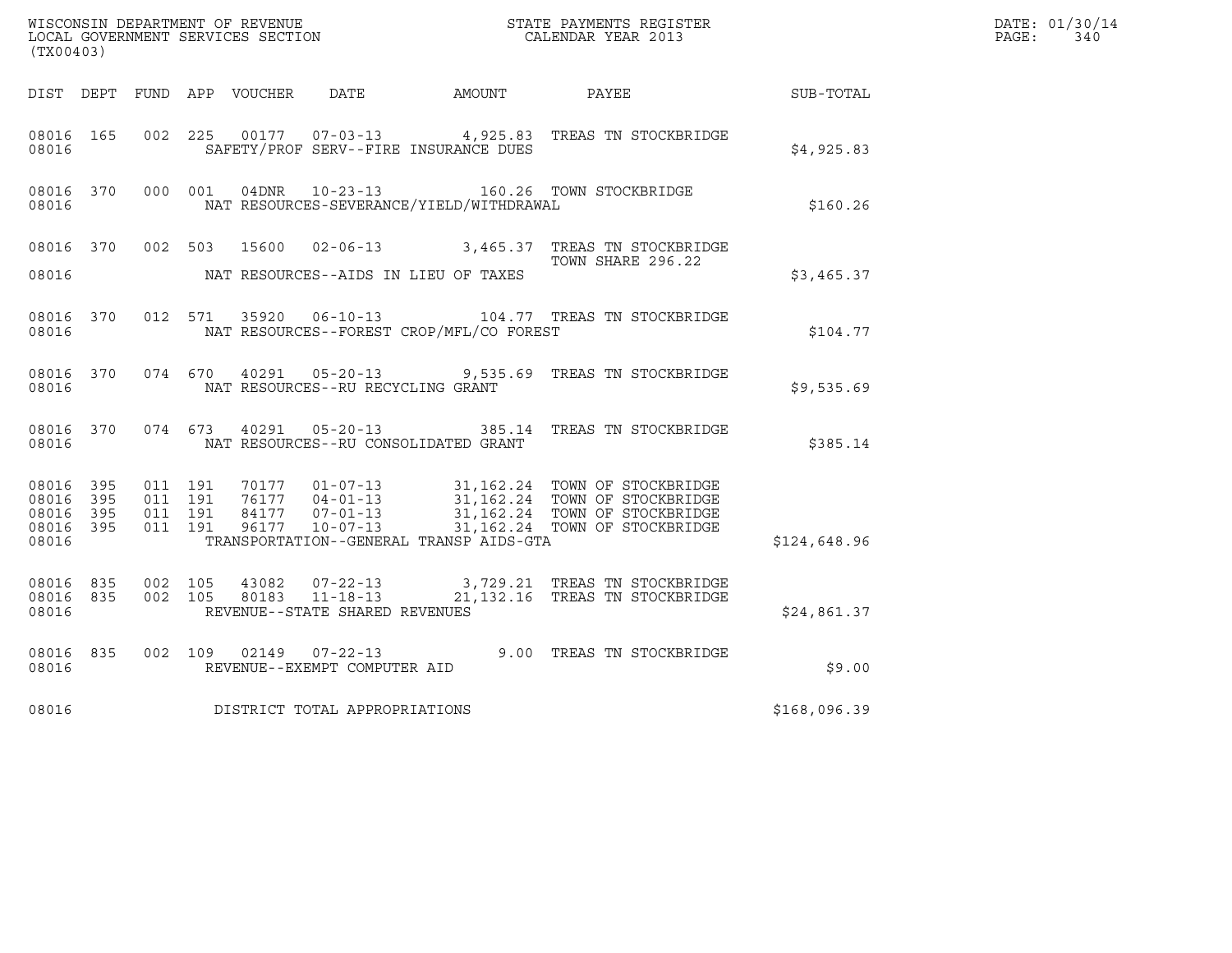| (TX00403)                                                       |                                                                                                                                                                                                                                                          |                              |                 | DATE: 01/30/14<br>$\mathtt{PAGE:}$<br>341 |
|-----------------------------------------------------------------|----------------------------------------------------------------------------------------------------------------------------------------------------------------------------------------------------------------------------------------------------------|------------------------------|-----------------|-------------------------------------------|
|                                                                 | DIST DEPT FUND APP VOUCHER DATE AMOUNT                                                                                                                                                                                                                   |                              | PAYEE SUB-TOTAL |                                           |
| 08018 165<br>08018                                              | 002 225 00178 07-03-13 2,455.64 TREAS TN WOODVILLE<br>SAFETY/PROF SERV--FIRE INSURANCE DUES                                                                                                                                                              |                              | \$2,455.64      |                                           |
| 08018 370<br>08018                                              | 012 571 35921 06-10-13 42.20 TREAS TN WOODVILLE<br>NAT RESOURCES--FOREST CROP/MFL/CO FOREST                                                                                                                                                              |                              | \$42.20         |                                           |
| 08018 370<br>08018                                              | 074 670 40292 05-20-13 790.44 TREAS TN WOODVILLE<br>NAT RESOURCES--RU RECYCLING GRANT                                                                                                                                                                    |                              | \$790.44        |                                           |
| 08018                                                           | 08018 370 074 673 40292 05-20-13 256.41 TREAS TN WOODVILLE<br>NAT RESOURCES--RU CONSOLIDATED GRANT                                                                                                                                                       |                              | \$256.41        |                                           |
| 08018 395<br>08018<br>395<br>395<br>08018<br>08018 395<br>08018 | 70178  01-07-13  24,774.19  TOWN OF WOODVILLE<br>011 191<br>76178 04-01-13<br>84178 07-01-13<br>96178 10-07-13<br>24,774.19 TOWN OF WOODVILLE<br>24,774.20 TOWN OF WOODVILLE<br>011 191<br>011 191<br>011 191<br>TRANSPORTATION--GENERAL TRANSP AIDS-GTA |                              | \$99,096.77     |                                           |
| 08018 835<br>08018 835<br>08018                                 | 43083  07-22-13  7,545.99  TREAS TN WOODVILLE<br>002 105<br>002 105<br>80184 11-18-13<br>REVENUE--STATE SHARED REVENUES                                                                                                                                  | 43,416.72 TREAS TN WOODVILLE | \$50,962.71     |                                           |
| 08018 835<br>08018                                              | 002  109  02150  07-22-13  116.00  TREAS TN WOODVILLE<br>REVENUE--EXEMPT COMPUTER AID                                                                                                                                                                    |                              | \$116.00        |                                           |
| 08018                                                           | DISTRICT TOTAL APPROPRIATIONS                                                                                                                                                                                                                            |                              | \$153,720.17    |                                           |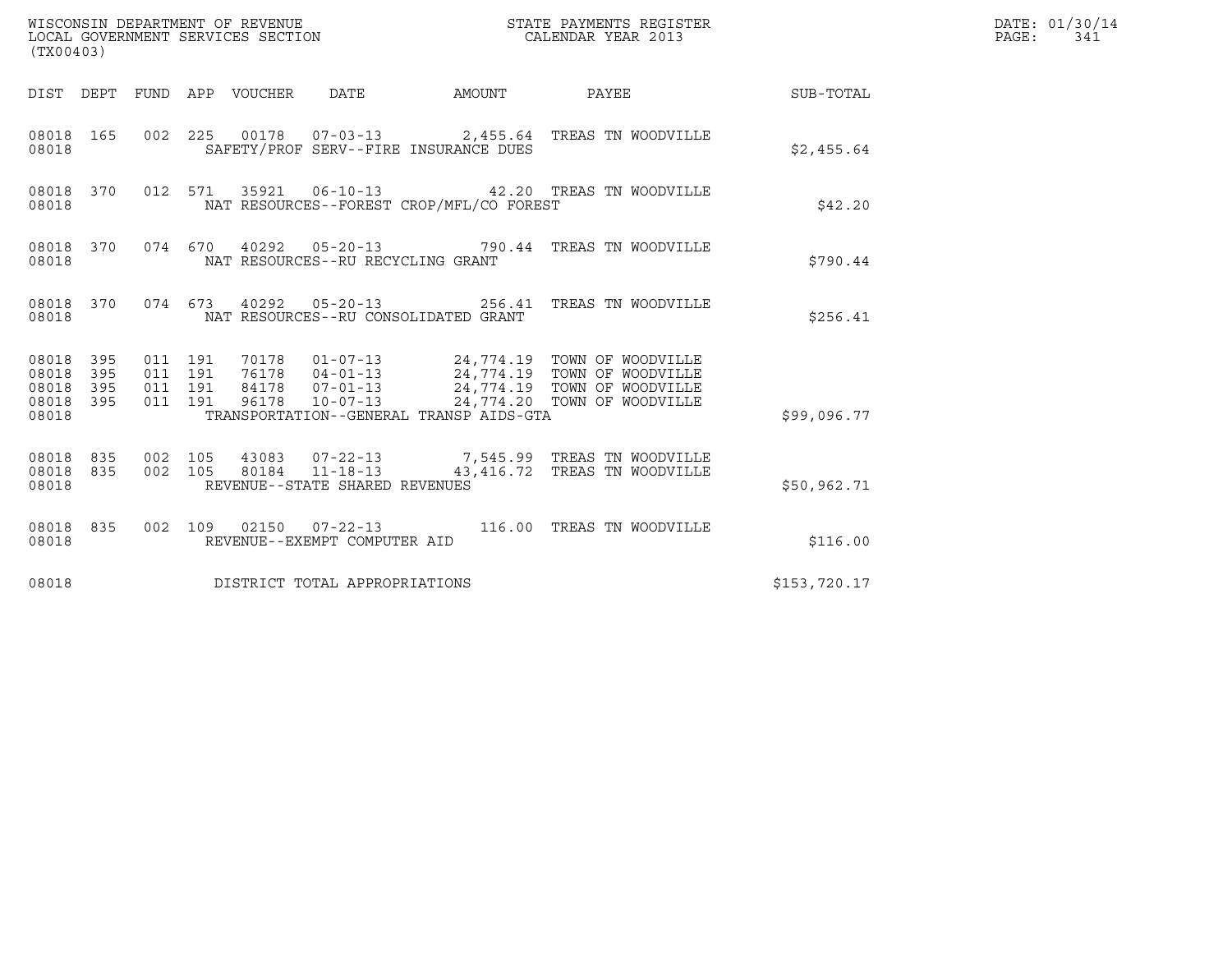| (TX00403)                       |     |                    |         |       |                                                                    |                                              |                                                                                                                                                    |                  | DATE: 01/30/14<br>$\mathtt{PAGE:}$<br>342 |
|---------------------------------|-----|--------------------|---------|-------|--------------------------------------------------------------------|----------------------------------------------|----------------------------------------------------------------------------------------------------------------------------------------------------|------------------|-------------------------------------------|
|                                 |     |                    |         |       |                                                                    | DIST DEPT FUND APP VOUCHER DATE AMOUNT PAYEE |                                                                                                                                                    | <b>SUB-TOTAL</b> |                                           |
| 08136 165<br>08136              |     | 002 225            |         |       |                                                                    | SAFETY/PROF SERV--FIRE INSURANCE DUES        | 00179  07-03-13  2,179.56  TREAS VIL HILBERT                                                                                                       | \$2,179.56       |                                           |
|                                 |     |                    |         |       |                                                                    |                                              | 08136 370 002 503 15601 02-06-13 164.54 TREAS VIL HILBERT<br>TOWN SHARE 44.71                                                                      |                  |                                           |
| 08136                           |     |                    |         |       |                                                                    | NAT RESOURCES--AIDS IN LIEU OF TAXES         |                                                                                                                                                    | \$164.54         |                                           |
| 08136                           |     |                    |         |       | NAT RESOURCES--RU RECYCLING GRANT                                  |                                              | 08136 370 074 670 40293 05-20-13 8,024.38 TREAS VIL HILBERT                                                                                        | \$8,024.38       |                                           |
| 08136 370<br>08136              |     |                    |         |       |                                                                    | NAT RESOURCES--RU CONSOLIDATED GRANT         | 074 673 40293 05-20-13 296.26 TREAS VIL HILBERT                                                                                                    | \$296.26         |                                           |
| 08136 395<br>08136              | 395 | 011 191<br>011 191 |         |       |                                                                    |                                              | 70179  01-07-13  12,911.64  VILLAGE OF HILBERT<br>76179  04-01-13  12,911.64  VILLAGE OF HILBERT<br>84179  07-01-13  12,911.64  VILLAGE OF HILBERT |                  |                                           |
| 08136 395<br>08136 395<br>08136 |     | 011 191<br>011 191 |         |       |                                                                    | TRANSPORTATION--GENERAL TRANSP AIDS-GTA      | 96179  10-07-13  12,911.64  VILLAGE OF HILBERT                                                                                                     | \$51,646.56      |                                           |
| 08136 395<br>08136              |     |                    |         |       |                                                                    | TRANSPORTATION--LRIP/TRIP/MSIP GRANTS        | 011  278  74503  05-09-13  19,156.32  TREAS VIL HILBERT                                                                                            | \$19, 156.32     |                                           |
| 08136 835<br>08136              |     | 08136 835 002 105  | 002 105 |       | 43084 07-22-13<br>80185 11-18-13<br>REVENUE--STATE SHARED REVENUES |                                              | 64,871.76   TREAS VIL HILBERT<br>334,932.58 TREAS VIL HILBERT                                                                                      | \$399,804.34     |                                           |
| 08136 835<br>08136              |     | 08136 835 002 109  | 002 109 | 02151 | REVENUE--EXEMPT COMPUTER AID                                       |                                              | 07-22-13 527.00 TREAS VIL HILBERT<br>05029  07-22-13  652.00 TREAS VIL HILBERT                                                                     | \$1,179.00       |                                           |
| 08136 835<br>08136              |     |                    |         |       | REVENUE--LOTTERY CREDIT -                                          |                                              | 021 363 35522 03-25-13 3,232.08 TREAS VIL HILBERT                                                                                                  | \$3,232.08       |                                           |
| 08136                           |     |                    |         |       | DISTRICT TOTAL APPROPRIATIONS                                      |                                              |                                                                                                                                                    | \$485,683.04     |                                           |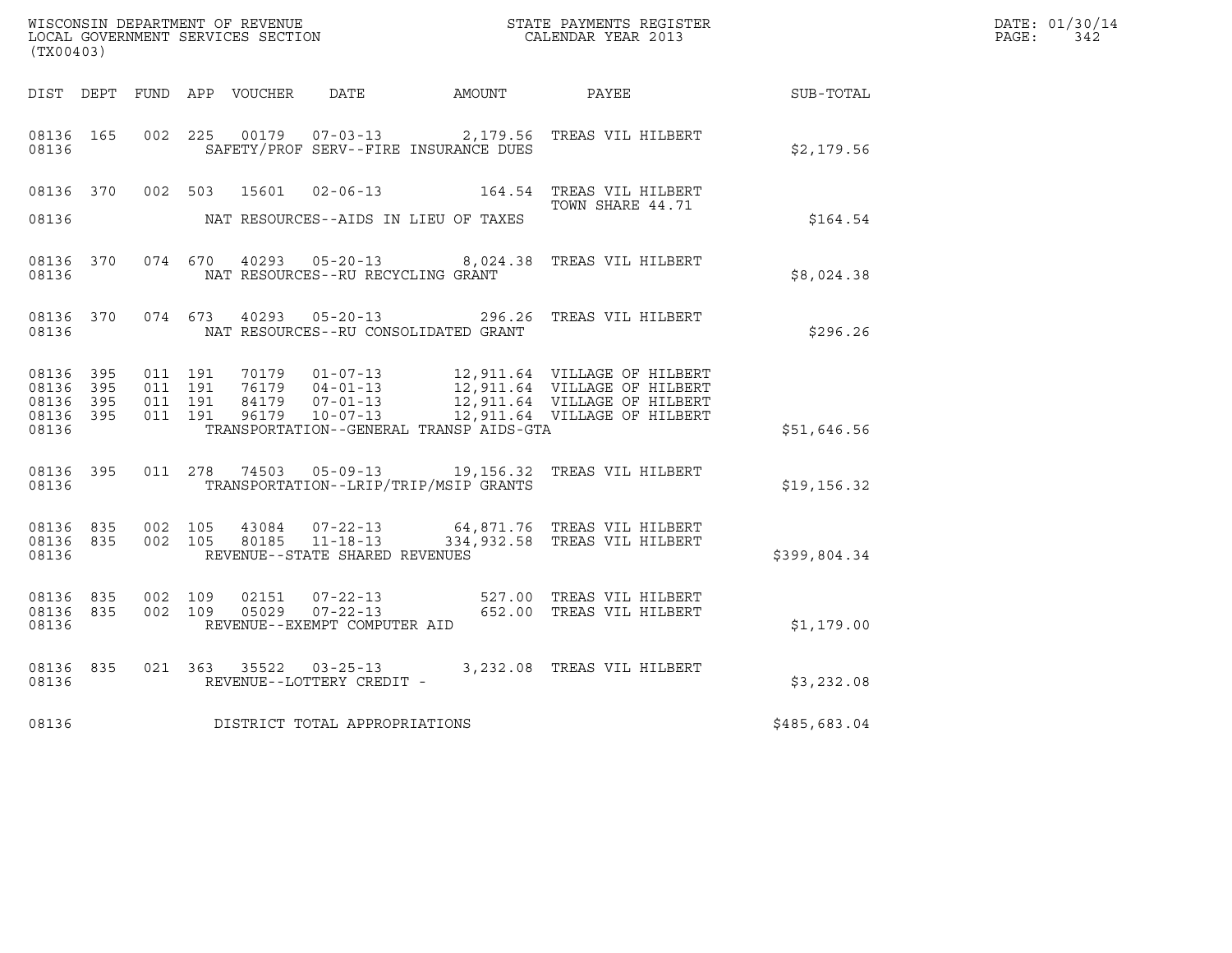| (TX00403)                                     |                     |                               |         |                |                                                  |                                                              | ${\tt WISCOONSIM} \begin{tabular}{lcccc} DEPARTMENT OF REVENUE & & & & & & \begin{tabular}{l} \bf STATE} & \bf PAYMENTS \textit{ REGISTER} \\ \hline \textit{LOCAL GOVERNMENT} & \textit{SEVICES} & \textit{SECTION} \end{tabular} & & & & & \begin{tabular}{l} \bf CALENDAR \textit{ YEAR} \end{tabular} \end{tabular}$ |             | DATE: 01/30/14<br>PAGE:<br>343 |
|-----------------------------------------------|---------------------|-------------------------------|---------|----------------|--------------------------------------------------|--------------------------------------------------------------|--------------------------------------------------------------------------------------------------------------------------------------------------------------------------------------------------------------------------------------------------------------------------------------------------------------------------|-------------|--------------------------------|
|                                               |                     |                               |         |                |                                                  |                                                              | DIST DEPT FUND APP VOUCHER DATE AMOUNT PAYEE SUB-TOTAL                                                                                                                                                                                                                                                                   |             |                                |
| 08160 165<br>08160                            |                     |                               |         |                |                                                  | SAFETY/PROF SERV--FIRE INSURANCE DUES                        | 002  225  00180  07-03-13  517.53  TREAS VIL POTTER                                                                                                                                                                                                                                                                      | \$517.53    |                                |
| 08160 370 002 503<br>08160                    |                     |                               |         | 15602          |                                                  | $02 - 06 - 13$ 24.69<br>NAT RESOURCES--AIDS IN LIEU OF TAXES | TREAS VIL POTTER<br>TOWN SHARE 2.76                                                                                                                                                                                                                                                                                      | \$24.69     |                                |
| 08160                                         |                     |                               |         |                |                                                  | NAT RESOURCES--AIDS IN LIEU OF TAXES                         | 08160 370 012 579 18233 04-15-13 .76 TREAS VIL POTTER 08160 370 012 579 18233 04-15-13 .7.60 TREAS VIL POTTER                                                                                                                                                                                                            | \$8.36      |                                |
| 08160 370<br>08160                            |                     |                               |         |                | NAT RESOURCES--RU RECYCLING GRANT                |                                                              | 074 670 40294 05-20-13 948.06 TREAS VIL POTTER                                                                                                                                                                                                                                                                           | \$948.06    |                                |
| 08160 370<br>08160                            |                     |                               |         |                |                                                  | NAT RESOURCES--RU CONSOLIDATED GRANT                         | 074  673  40294  05-20-13  65.81  TREAS VIL POTTER                                                                                                                                                                                                                                                                       | \$65.81     |                                |
| 08160 395<br>08160<br>08160<br>08160<br>08160 | 395<br>- 395<br>395 | 011 191<br>011 191<br>011 191 | 011 191 |                |                                                  | TRANSPORTATION--GENERAL TRANSP AIDS-GTA                      | 70180  01-07-13  733.15  VILLAGE OF POTTER<br>76180  04-01-13  733.15  VILLAGE OF POTTER<br>84180  07-01-13  733.15  VILLAGE OF POTTER<br>96180  10-07-13  733.15  VILLAGE OF POTTER                                                                                                                                     | \$2,932.60  |                                |
| 08160 835<br>08160 835<br>08160               |                     | 002 105<br>002 105            |         | 43085<br>80186 | $11 - 18 - 13$<br>REVENUE--STATE SHARED REVENUES |                                                              | 07-22-13 6,500.71 TREAS VIL POTTER<br>36,837.34 TREAS VIL POTTER                                                                                                                                                                                                                                                         | \$43,338.05 |                                |
| 08160 835<br>08160                            |                     |                               |         |                | REVENUE--EXEMPT COMPUTER AID                     |                                                              | 002 109 02152 07-22-13 18.00 TREAS VIL POTTER                                                                                                                                                                                                                                                                            | \$18.00     |                                |
| 08160                                         |                     |                               |         |                | DISTRICT TOTAL APPROPRIATIONS                    |                                                              |                                                                                                                                                                                                                                                                                                                          | \$47,853.10 |                                |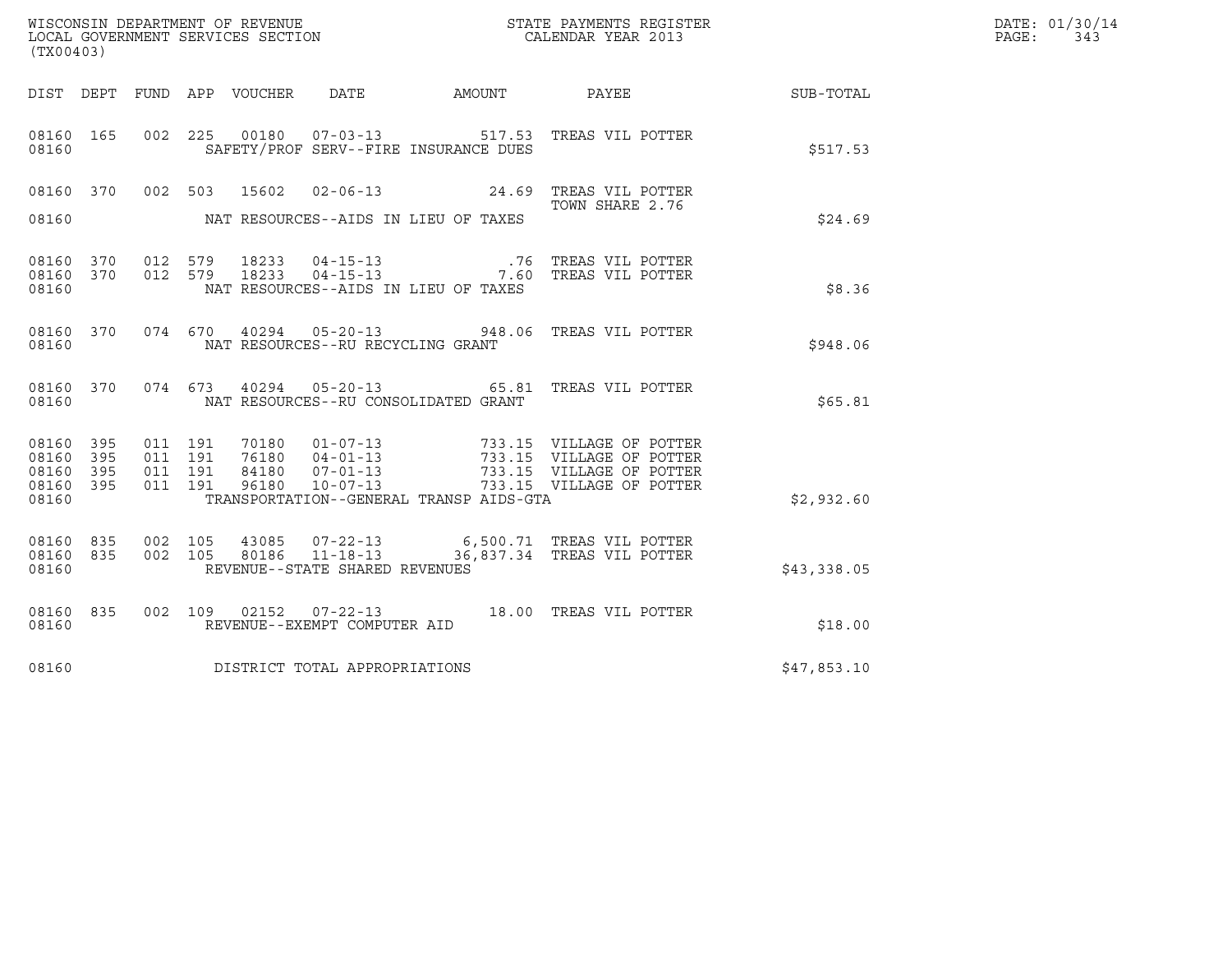| WISCONSIN DEPARTMENT OF REVENUE   | STATE PAYMENTS REGISTER | DATE: 01/30/14 |
|-----------------------------------|-------------------------|----------------|
| LOCAL GOVERNMENT SERVICES SECTION | CALENDAR YEAR 2013      | PAGE:<br>344   |

| (TX00403)                                                             |                                                                                          |                                                                                                                 |                                                                                                                                  |              |
|-----------------------------------------------------------------------|------------------------------------------------------------------------------------------|-----------------------------------------------------------------------------------------------------------------|----------------------------------------------------------------------------------------------------------------------------------|--------------|
| DIST<br>DEPT<br>FUND                                                  | DATE<br>APP VOUCHER                                                                      | AMOUNT                                                                                                          | PAYEE                                                                                                                            | SUB-TOTAL    |
| 08179<br>165<br>08179                                                 | 002<br>225<br>00181                                                                      | 07-03-13 8,595.91 TREAS VIL SHERWOOD<br>SAFETY/PROF SERV--FIRE INSURANCE DUES                                   |                                                                                                                                  | \$8,595.91   |
| 08179<br>370<br>08179<br>370<br>370<br>08179<br>08179                 | 012<br>579<br>18234<br>012<br>18234<br>579<br>579<br>012<br>18234                        | 04-15-13 129.18<br>04-15-13 174.92<br>04-15-13 14.36<br>NAT RESOURCES--AIDS IN LIEU OF TAXES                    | 129.18 TREAS VIL SHERWOOD<br>174.92 TREAS VIL SHERWOOD<br>TREAS VIL SHERWOOD                                                     | \$318.46     |
| 08179<br>370<br>08179                                                 | 074<br>670<br>40295                                                                      | $05 - 20 - 13$ 6,976.36<br>NAT RESOURCES--RU RECYCLING GRANT                                                    | TREAS VIL SHERWOOD                                                                                                               | \$6,976.36   |
| 370<br>08179<br>08179                                                 | 074<br>673<br>40295                                                                      | $05 - 20 - 13$<br>718.36<br>NAT RESOURCES--RU CONSOLIDATED GRANT                                                | TREAS VIL SHERWOOD                                                                                                               | \$718.36     |
| 08179<br>395<br>395<br>08179<br>08179<br>395<br>395<br>08179<br>08179 | 011<br>191<br>70181<br>011<br>191<br>76181<br>011<br>191<br>84181<br>191<br>96181<br>011 | $01 - 07 - 13$<br>$04 - 01 - 13$<br>$07 - 01 - 13$<br>$10 - 07 - 13$<br>TRANSPORTATION--GENERAL TRANSP AIDS-GTA | 30,514.20 VILLAGE OF SHERWOOD<br>30,514.20 VILLAGE OF SHERWOOD<br>30,514.20 VILLAGE OF SHERWOOD<br>30,514.22 VILLAGE OF SHERWOOD | \$122,056.82 |
| 08179<br>835<br>835<br>08179<br>08179                                 | 002<br>105<br>43086<br>002<br>105                                                        | $07 - 22 - 13$<br>80187 11-18-13<br>REVENUE--STATE SHARED REVENUES                                              | 2,132.57 TREAS VIL SHERWOOD<br>12,084.54 TREAS VIL SHERWOOD                                                                      | \$14, 217.11 |
| 08179<br>835<br>08179<br>835<br>08179                                 | 002<br>109<br>02153<br>002<br>109<br>05030<br>REVENUE--EXEMPT COMPUTER AID               | 07-22-13 243.00 TREAS VIL SHERWOOD<br>$07 - 22 - 13$<br>508.00                                                  | TREAS VIL SHERWOOD                                                                                                               | \$751.00     |
| 08179<br>835<br>08179                                                 | 002<br>501<br>00001                                                                      | $02 - 01 - 13$<br>1,705.48<br>DOA-PAYMENT FOR MUNICIPAL SERVICES AID                                            | TREAS VIL SHERWOOD                                                                                                               | \$1,705.48   |
| 08179                                                                 | DISTRICT TOTAL APPROPRIATIONS                                                            |                                                                                                                 |                                                                                                                                  | \$155,339.50 |
|                                                                       |                                                                                          |                                                                                                                 |                                                                                                                                  |              |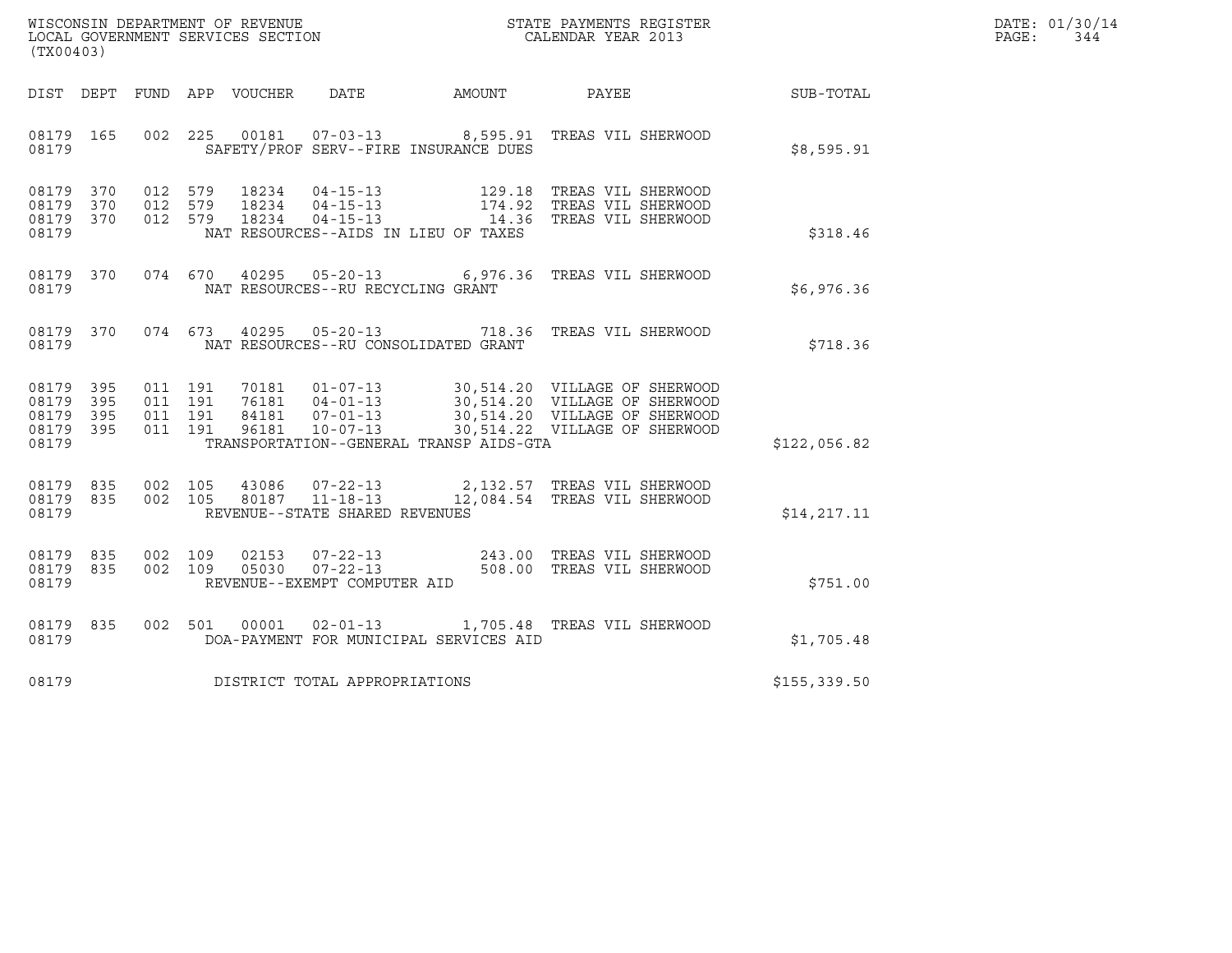| (TX00403)                                             |     |                    |                    |                                         | $\tt WISCONSIM DEPARTMENT OF REVENUE$ $\tt SCAIL GOVERNMENT SERVICES SECTION$ $\tt CALENDAR YEAR$ $2013$     |             | DATE: 01/30/14<br>PAGE: 345 |
|-------------------------------------------------------|-----|--------------------|--------------------|-----------------------------------------|--------------------------------------------------------------------------------------------------------------|-------------|-----------------------------|
|                                                       |     |                    |                    |                                         | DIST DEPT FUND APP VOUCHER DATE AMOUNT PAYEE TO SUB-TOTAL                                                    |             |                             |
| 08181 165<br>08181                                    |     |                    |                    | SAFETY/PROF SERV--FIRE INSURANCE DUES   | 002  225  00182  07-03-13   1,864.62  TREAS VIL STOCKBRIDGE                                                  | \$1,864.62  |                             |
|                                                       |     |                    |                    |                                         | 08181 370 002 503 15603 02-06-13 14,009.58 TREAS VIL STOCKBRIDGE                                             |             |                             |
| 08181                                                 |     |                    |                    | NAT RESOURCES--AIDS IN LIEU OF TAXES    | <b>TOWN SHARE 2305.56</b>                                                                                    | \$14,009.58 |                             |
| 08181 370<br>08181 370<br>08181                       |     |                    | 012 579            | NAT RESOURCES--AIDS IN LIEU OF TAXES    | 18235 04-15-13 .74 TREAS VIL STOCKBRIDGE<br>012 579 18235 04-15-13 7.40 TREAS VIL STOCKBRIDGE                | \$8.14      |                             |
| 08181 370<br>08181                                    |     |                    |                    | NAT RESOURCES--RU RECYCLING GRANT       | 074 670 40296 05-20-13 2,247.77 TREAS VIL STOCKBRIDGE                                                        | \$2,247.77  |                             |
| 08181 395<br>08181 395<br>08181<br>08181 395<br>08181 | 395 | 011 191<br>011 191 | 011 191<br>011 191 | TRANSPORTATION--GENERAL TRANSP AIDS-GTA |                                                                                                              | \$16,991.03 |                             |
| 08181 835<br>08181 835<br>08181                       |     |                    |                    | REVENUE--STATE SHARED REVENUES          | 002 105 43087 07-22-13 5,345.78 TREAS VIL STOCKBRIDGE 002 105 80188 11-18-13 30,292.73 TREAS VIL STOCKBRIDGE | \$35,638.51 |                             |
| 08181 835<br>08181                                    |     |                    |                    | REVENUE--EXEMPT COMPUTER AID            | 002  109  02154  07-22-13  107.00 TREAS VIL STOCKBRIDGE                                                      | \$107.00    |                             |
| 08181                                                 |     |                    |                    | DISTRICT TOTAL APPROPRIATIONS           |                                                                                                              | \$70,866.65 |                             |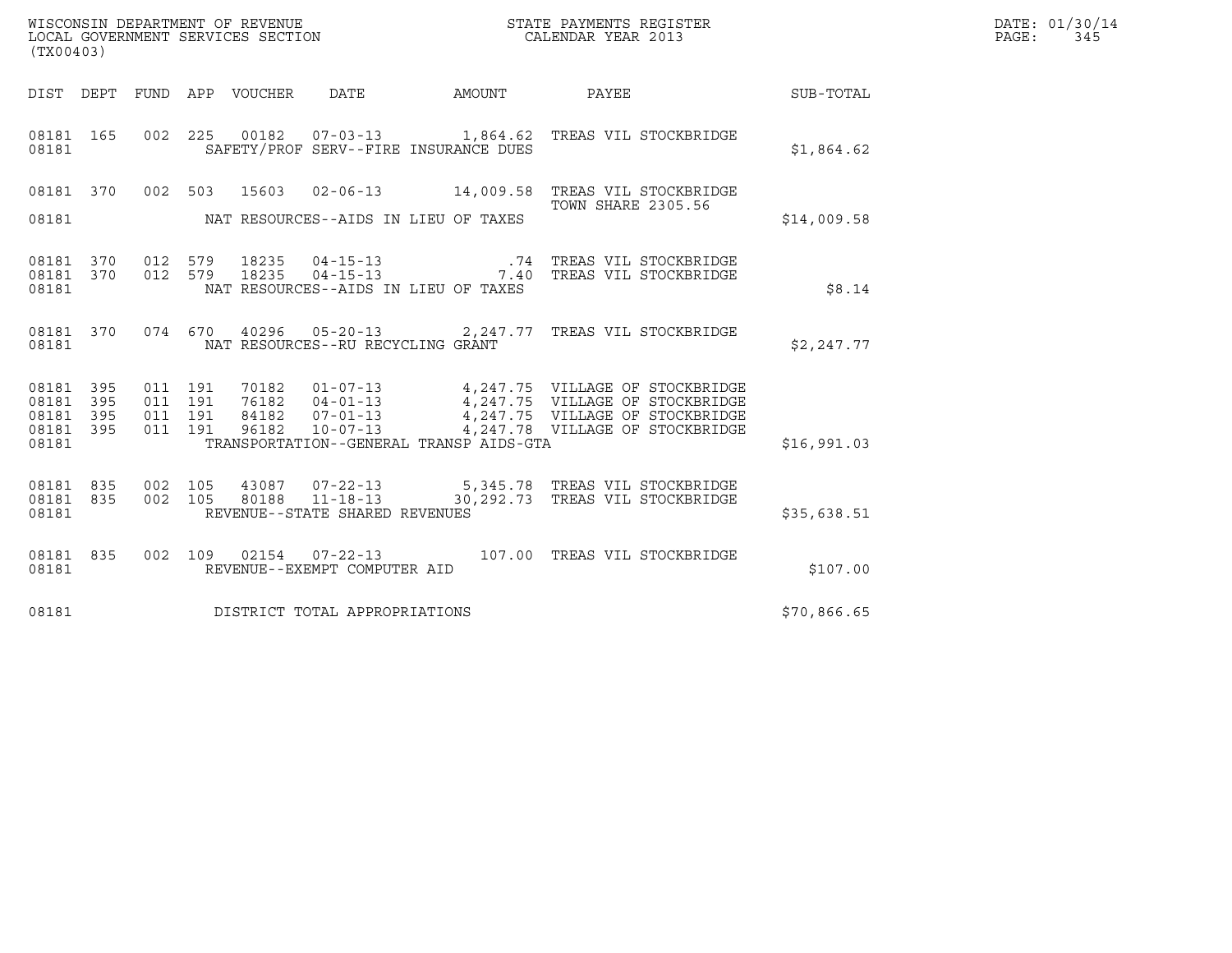| (TX00403)                                 |                          |                                          |         |                                  | WISCONSIN DEPARTMENT OF REVENUE<br>LOCAL GOVERNMENT SERVICES SECTION |                                          | STATE PAYMENTS REGISTER<br>CALENDAR YEAR 2013                                                                                      |              | DATE: 01/30/14<br>PAGE:<br>346 |
|-------------------------------------------|--------------------------|------------------------------------------|---------|----------------------------------|----------------------------------------------------------------------|------------------------------------------|------------------------------------------------------------------------------------------------------------------------------------|--------------|--------------------------------|
|                                           |                          |                                          |         | DIST DEPT FUND APP VOUCHER       | DATE                                                                 | AMOUNT                                   | PAYEE                                                                                                                              | SUB-TOTAL    |                                |
| 08206 165<br>08206                        |                          | 002 225                                  |         |                                  |                                                                      | SAFETY/PROF SERV--FIRE INSURANCE DUES    | 00183  07-03-13  7,761.92  TREAS CITY BRILLION                                                                                     | \$7,761.92   |                                |
| 08206 370<br>08206                        |                          |                                          | 012 576 | 00872                            |                                                                      | NAT RESOURCES--ALL-TERRAIN VEHICLE TRAIL | 11-04-13 2,928.37 TREAS CITY BRILLION                                                                                              | \$2,928.37   |                                |
| 08206                                     | 08206 370                |                                          |         |                                  | NAT RESOURCES--RU RECYCLING GRANT                                    |                                          | 074 670 40297 05-20-13 10,497.51 TREAS CITY BRILLION                                                                               | \$10,497.51  |                                |
| 08206                                     | 08206 370                |                                          | 074 673 |                                  |                                                                      | NAT RESOURCES--RU CONSOLIDATED GRANT     | 40297  05-20-13  834.50  TREAS CITY BRILLION                                                                                       | \$834.50     |                                |
| 08206<br>08206<br>08206<br>08206<br>08206 | 395<br>395<br>395<br>395 | 011 162<br>011 162<br>011 162<br>011 162 |         | 72006<br>78006<br>86006<br>98006 | $07 - 01 - 13$<br>$10 - 07 - 13$                                     | TRANSPORTATION--CONNECTING HIGHWAY AIDS  | 01-07-13 1,895.55 CITY OF BRILLION<br>04-01-13 1,895.55 CITY OF BRILLION<br>1,895.55 CITY OF BRILLION<br>1,895.55 CITY OF BRILLION | \$7,582.20   |                                |
| 08206<br>08206<br>08206<br>08206<br>08206 | 395<br>395<br>395<br>395 | 011 191<br>011 191<br>011 191<br>011 191 |         | 70183<br>84183<br>96183          | 76183 04-01-13<br>$07 - 01 - 13$<br>$10 - 07 - 13$                   | TRANSPORTATION--GENERAL TRANSP AIDS-GTA  | 45,416.58 CITY OF BRILLION<br>45,416.59 CITY OF BRILLION                                                                           | \$181,666.33 |                                |
| 08206 455<br>08206                        |                          |                                          |         |                                  | JUSTICE--LAW ENFORCEMENT TRAINING                                    |                                          | 002 231 00177 02-06-13 1,280.00 TREAS CITY BRILLION                                                                                | \$1,280.00   |                                |
| 08206 835<br>08206<br>08206               | 835                      | 002 105<br>002 105                       |         | 43088<br>80189                   | $07 - 22 - 13$<br>$11 - 18 - 13$<br>REVENUE--STATE SHARED REVENUES   |                                          | 140,183.72 TREAS CITY BRILLION<br>501,003.43 TREAS CITY BRILLION                                                                   | \$641,187.15 |                                |
| 08206<br>08206<br>08206                   | 835<br>835               | 002 109<br>002 109                       |         | 02156<br>05032                   | 07-22-13<br>$07 - 22 - 13$<br>REVENUE--EXEMPT COMPUTER AID           |                                          | 25,771.00 TREAS CITY BRILLION<br>38,192.00 TREAS CITY BRILLION                                                                     | \$63,963.00  |                                |
| 08206 835<br>08206                        |                          |                                          |         |                                  | 021 363 35524 03-25-13<br>REVENUE--LOTTERY CREDIT -                  |                                          | 3,185.95 TREAS CITY BRILLION                                                                                                       | \$3,185.95   |                                |
| 08206                                     |                          |                                          |         |                                  | DISTRICT TOTAL APPROPRIATIONS                                        |                                          |                                                                                                                                    | \$920,886.93 |                                |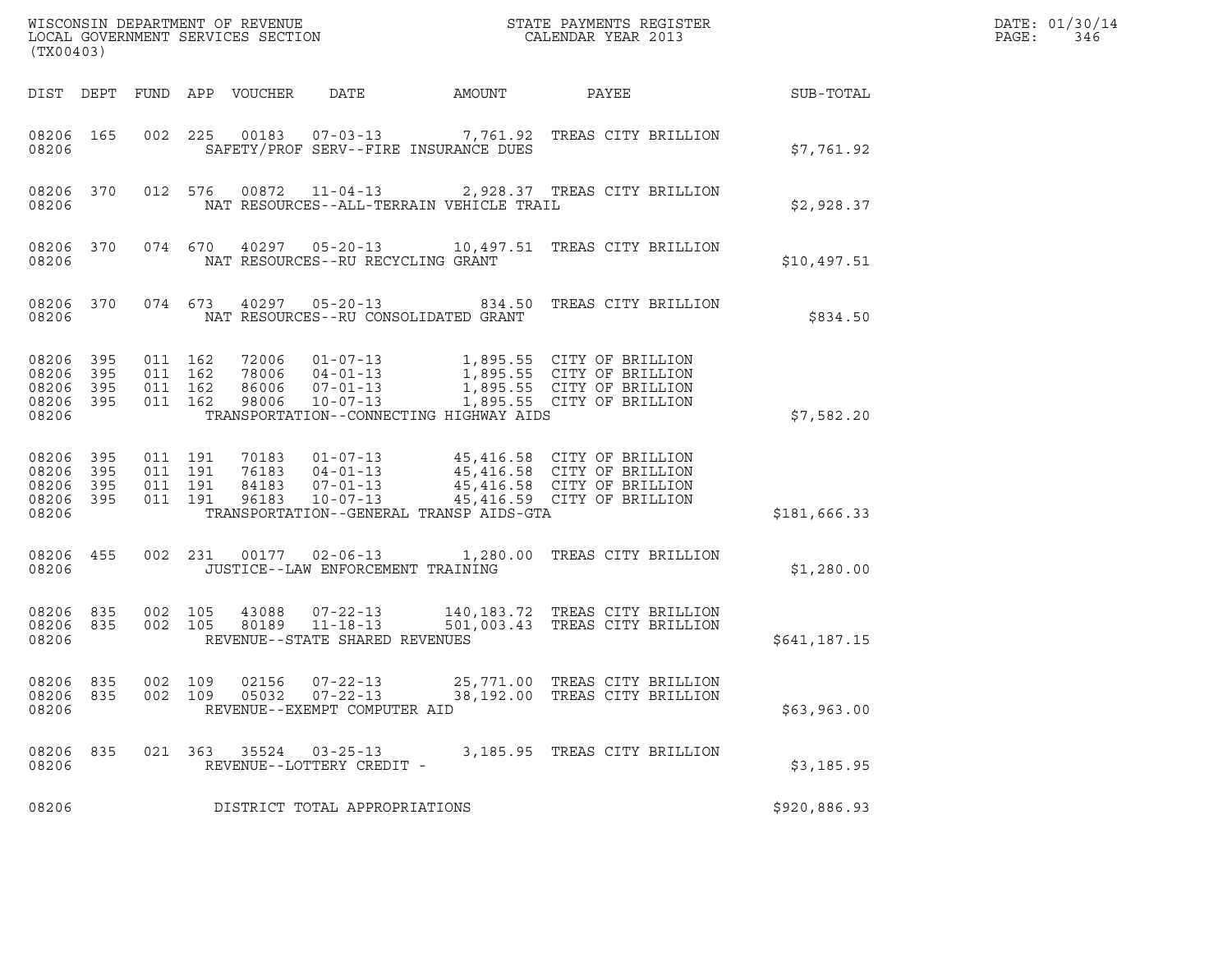| WISCONSIN DEPARTMENT OF REVENUE<br>LOCAL GOVERNMENT SERVICES SECTION<br>(TX00403) |                          |                                          |  |                                  |                                                                      |                                                                     | STATE PAYMENTS REGISTER<br>CALENDAR YEAR 2013                                                                    |              | DATE: 01/30/14<br>PAGE:<br>347 |
|-----------------------------------------------------------------------------------|--------------------------|------------------------------------------|--|----------------------------------|----------------------------------------------------------------------|---------------------------------------------------------------------|------------------------------------------------------------------------------------------------------------------|--------------|--------------------------------|
| DIST DEPT                                                                         |                          |                                          |  | FUND APP VOUCHER                 | DATE                                                                 | AMOUNT                                                              | PAYEE                                                                                                            | SUB-TOTAL    |                                |
| 08211 165<br>08211                                                                |                          | 002 225                                  |  | 00184                            | $07 - 03 - 13$                                                       | SAFETY/PROF SERV--FIRE INSURANCE DUES                               | 9,598.85 TREAS CITY CHILTON                                                                                      | \$9,598.85   |                                |
| 08211 370<br>08211                                                                |                          | 074 670                                  |  | 40298                            | $05 - 20 - 13$<br>NAT RESOURCES--RU RECYCLING GRANT                  |                                                                     | 22,839.71 TREAS CITY CHILTON                                                                                     | \$22,839.71  |                                |
| 08211 370<br>08211                                                                |                          | 074 673                                  |  | 40298                            | $05 - 20 - 13$                                                       | 1,030.87 TREAS CITY CHILTON<br>NAT RESOURCES--RU CONSOLIDATED GRANT | \$1,030.87                                                                                                       |              |                                |
| 08211<br>08211<br>08211<br>08211<br>08211                                         | 395<br>395<br>395<br>395 | 011 162<br>011 162<br>011 162<br>011 162 |  | 72007<br>78007<br>86007<br>98007 | $01 - 07 - 13$<br>$04 - 01 - 13$<br>$07 - 01 - 13$<br>$10 - 07 - 13$ | TRANSPORTATION--CONNECTING HIGHWAY AIDS                             | 13,798.02 CITY OF CHILTON<br>13,798.02 CITY OF CHILTON<br>13,798.02 CITY OF CHILTON<br>13,798.05 CITY OF CHILTON | \$55,192.11  |                                |
| 08211<br>08211<br>08211<br>08211<br>08211                                         | 395<br>395<br>395<br>395 | 011 191<br>011 191<br>011 191<br>011 191 |  | 70184<br>76184<br>84184<br>96184 | $01 - 07 - 13$<br>$04 - 01 - 13$<br>$07 - 01 - 13$<br>$10 - 07 - 13$ | TRANSPORTATION--GENERAL TRANSP AIDS-GTA                             | 42,406.67 CITY OF CHILTON<br>42,406.67 CITY OF CHILTON<br>42,406.67 CITY OF CHILTON<br>42,406.68 CITY OF CHILTON | \$169,626.69 |                                |
| 08211 455<br>08211                                                                |                          | 002 231                                  |  | 00202                            | 02-07-13<br>JUSTICE--LAW ENFORCEMENT TRAINING                        |                                                                     | 1,600.00 TREAS CITY CHILTON                                                                                      | \$1,600.00   |                                |
| 08211 835<br>08211 835<br>08211                                                   |                          | 002 105<br>002 105                       |  | 43089<br>80190                   | $07 - 22 - 13$<br>11-18-13<br>REVENUE--STATE SHARED REVENUES         |                                                                     | 87,484.05 TREAS CITY CHILTON<br>423, 257.03 TREAS CITY CHILTON                                                   | \$510,741.08 |                                |
| 08211 835<br>08211<br>08211                                                       | 835                      | 002 109<br>002 109                       |  | 02157<br>05033                   | $07 - 22 - 13$<br>07-22-13<br>REVENUE--EXEMPT COMPUTER AID           |                                                                     | 6,315.00 TREAS CITY CHILTON<br>2,032.00 TREAS CITY CHILTON                                                       | \$8,347.00   |                                |
| 08211                                                                             |                          |                                          |  |                                  | DISTRICT TOTAL APPROPRIATIONS                                        | \$778,976.31                                                        |                                                                                                                  |              |                                |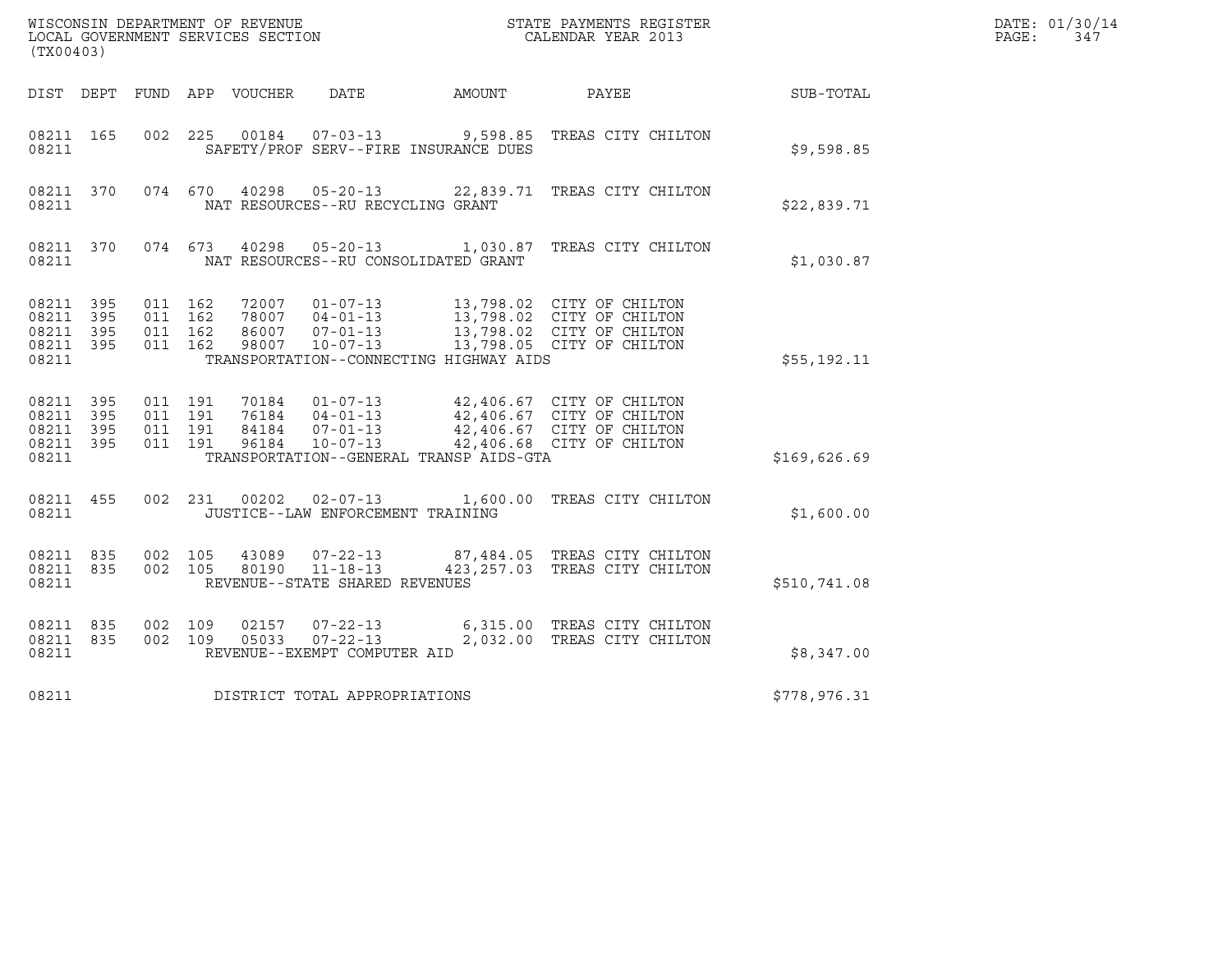| (TX00403)                                                 |           |                               |         |                            |                                                     |                                          |                                                                                                                                                                                                                   |                  | DATE: 01/30/14<br>PAGE:<br>348 |
|-----------------------------------------------------------|-----------|-------------------------------|---------|----------------------------|-----------------------------------------------------|------------------------------------------|-------------------------------------------------------------------------------------------------------------------------------------------------------------------------------------------------------------------|------------------|--------------------------------|
|                                                           |           |                               |         | DIST DEPT FUND APP VOUCHER | DATE                                                | AMOUNT                                   | PAYEE                                                                                                                                                                                                             | <b>SUB-TOTAL</b> |                                |
| 08261 165<br>08261                                        |           |                               |         |                            |                                                     | SAFETY/PROF SERV--FIRE INSURANCE DUES    | 002 225 00185 07-03-13 6,913.32 TREAS CITY NEW HOLSTEIN                                                                                                                                                           | \$6,913.32       |                                |
| 08261                                                     |           |                               |         |                            |                                                     | NAT RESOURCES-GENERAL PROG OPERATION-FED | 08261 370 002 241 00119 02-25-13 25,347.80 TREAS CITY NEW HOLSTEIN                                                                                                                                                | \$25,347.80      |                                |
| 08261                                                     | 08261 370 |                               |         |                            |                                                     | NAT RESOURCES--URBAN FORESTRY GRANTS     | 012 587 01811 01-15-13 1,986.00 TREAS CITY NEW HOLSTEIN                                                                                                                                                           | \$1,986.00       |                                |
| 08261                                                     | 08261 370 |                               |         |                            | NAT RESOURCES--RU RECYCLING GRANT                   |                                          | 074 670 40299 05-20-13 22,191.65 TREAS CITY NEW HOLSTEIN                                                                                                                                                          | \$22,191.65      |                                |
| 08261                                                     | 08261 370 |                               |         |                            |                                                     | NAT RESOURCES--RU CONSOLIDATED GRANT     | 074 673 40299 05-20-13 847.88 TREAS CITY NEW HOLSTEIN                                                                                                                                                             | \$847.88         |                                |
| 08261 395<br>08261 395<br>08261 395<br>08261 395<br>08261 |           | 011 162<br>011 162<br>011 162 | 011 162 |                            |                                                     | TRANSPORTATION--CONNECTING HIGHWAY AIDS  | 72008  01-07-13  5,591.87 TREAS CITY NEW HOLSTEIN<br>78008  04-01-13  5,591.87 TREAS CITY NEW HOLSTEIN<br>86008  07-01-13  5,591.87 TREAS CITY NEW HOLSTEIN<br>.98008  10-07-13  5,591.88 TREAS CITY NEW HOLSTEIN | \$22,367.49      |                                |
| 08261 395<br>08261 395<br>08261 395<br>08261              | 08261 395 | 011 191<br>011 191<br>011 191 | 011 191 |                            |                                                     | TRANSPORTATION--GENERAL TRANSP AIDS-GTA  |                                                                                                                                                                                                                   | \$157,137.22     |                                |
| 08261                                                     | 08261 395 |                               | 011 278 | 74488                      |                                                     | TRANSPORTATION--LRIP/TRIP/MSIP GRANTS    | 05-09-13 19,156.33 TREAS CITY NEW HOLSTEIN                                                                                                                                                                        | \$19,156.33      |                                |
| 08261 455<br>08261                                        |           | 002 231                       |         |                            | 00446 02-12-13<br>JUSTICE--LAW ENFORCEMENT TRAINING |                                          | 1,120.00 TREAS CITY NEW HOLSTEIN                                                                                                                                                                                  | \$1,120.00       |                                |
| 08261                                                     |           |                               |         |                            |                                                     | DOA--JUSTICE-ASSISTANCE-FEDERAL ARRA FDS | 08261 505 002 650 09275 05-06-13 6,542.00 TREAS CITY NEW HOLSTEIN                                                                                                                                                 | \$6,542.00       |                                |
| 08261                                                     | 08261 835 | 08261 835 002 105             |         |                            | REVENUE--STATE SHARED REVENUES                      |                                          | 43090  07-22-13  147,751.83  TREAS CITY NEW HOLSTEIN<br>002 105 80191 11-18-13 522,119.07 TREAS CITY NEW HOLSTEIN                                                                                                 | \$669,870.90     |                                |
| 08261 835<br>08261 835                                    |           | 002 109<br>002 109            |         |                            | 05035  07-22-13                                     |                                          | 02160  07-22-13  4,817.00 TREAS CITY NEW HOLSTEIN<br>1,552.00 TREAS CITY NEW HOLSTEIN                                                                                                                             |                  |                                |